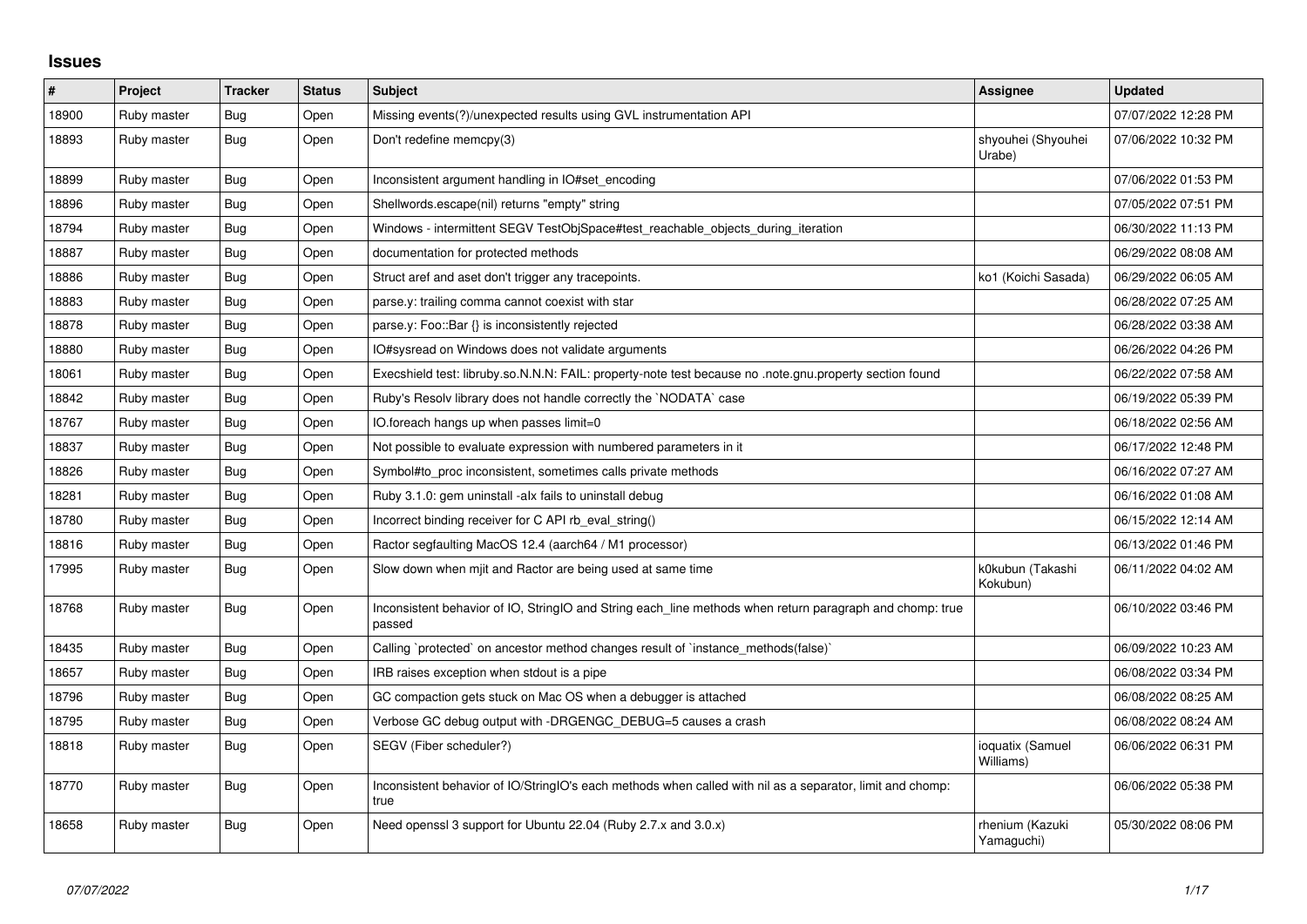| $\vert$ # | Project     | <b>Tracker</b> | <b>Status</b> | <b>Subject</b>                                                                        | <b>Assignee</b>               | <b>Updated</b>      |
|-----------|-------------|----------------|---------------|---------------------------------------------------------------------------------------|-------------------------------|---------------------|
| 18810     | Ruby master | Bug            | Open          | Make `Kernel#p` interruptable.                                                        | ioquatix (Samuel<br>Williams) | 05/30/2022 12:44 AM |
| 18608     | Ruby master | Bug            | Open          | 'require': cannot load such file -- ripper (LoadError) after 'make distclean'         |                               | 05/27/2022 04:10 AM |
| 18444     | Ruby master | <b>Bug</b>     | Open          | Trapped TSTP causes a locking deadlock in 3.0.3 onward                                |                               | 05/26/2022 10:29 PM |
| 18286     | Ruby master | Bug            | Open          | Universal arm64/x86_84 binary built on an x86_64 machine segfaults/is killed on arm64 |                               | 05/26/2022 09:45 PM |
| 18678     | Ruby master | <b>Bug</b>     | Open          | Crash on Mac - vm call0 cfunc with frame                                              |                               | 05/26/2022 05:40 PM |
| 18805     | Ruby master | <b>Bug</b>     | Open          | IO::Buffer is inconsistent when returning a string from an empty buffer               |                               | 05/25/2022 12:45 PM |
| 18804     | Ruby master | Bug            | Open          | Invalid line number for putnil instruction                                            |                               | 05/25/2022 09:22 AM |
| 18799     | Ruby master | Bug            | Open          | Refinement#import_methods vs attr_reader                                              |                               | 05/25/2022 06:50 AM |
| 18797     | Ruby master | Bug            | Open          | Third argument to Regexp.new is a bit broken                                          |                               | 05/23/2022 10:11 AM |
| 16829     | Ruby master | Bug            | Open          | Exceptions raised from within an enumerated method lose part of their stacktrace      |                               | 05/20/2022 07:25 PM |
| 17996     | Ruby master | Bug            | Open          | Cygwin: thread + pipe behavior since Ruby 2.6                                         | cruby-cygwin                  | 05/19/2022 08:20 AM |
| 15334     | Ruby master | Bug            | Open          | child_info_fork::abort: address space needed by 'emoji_iso2022_kddi.so' on cygwin     | cruby-cygwin                  | 05/19/2022 08:20 AM |
| 15097     | Ruby master | Bug            | Open          | Gem install fails on Ruby 2.5.1 with Cygwin (get_dns_server_list undefined)           | cruby-cygwin                  | 05/19/2022 08:20 AM |
| 11840     | Ruby master | Bug            | Open          | Error with "make check" on Cygwin                                                     | cruby-cygwin                  | 05/19/2022 08:20 AM |
| 9409      | Ruby master | Bug            | Open          | Cygwin I "filesystem" I encoding IIIIIIIIIIIII                                        | cruby-cygwin                  | 05/19/2022 08:20 AM |
| 18783     | Ruby master | <b>Bug</b>     | Open          | OptionParser should recognize "-" as an optional argument                             |                               | 05/19/2022 12:15 AM |
| 18782     | Ruby master | Bug            | Open          | Race conditions in autoload when loading the same feature with multiple threads.      |                               | 05/18/2022 09:22 PM |
| 18751     | Ruby master | Bug            | Open          | Regression on master for Method#== when comparing public with private method          |                               | 05/18/2022 01:27 AM |
| 18789     | Ruby master | <b>Bug</b>     | Open          | make test-bundled-gems failed after make install                                      |                               | 05/18/2022 01:01 AM |
| 18784     | Ruby master | Bug            | Open          | FileUtils.rm_f` and `FileUtils.rm_rf` should not mask exceptions                      |                               | 05/16/2022 09:04 AM |
| 18763     | Ruby master | <b>Bug</b>     | Open          | The configure option "--with-openssl-dir" has lower precedence than pkg-config        |                               | 05/11/2022 11:39 AM |
| 18764     | Ruby master | Bug            | Open          | Build Error when Using msys2-mingw64 and Ruby 3.2                                     |                               | 05/10/2022 06:48 AM |
| 18760     | Ruby master | <b>Bug</b>     | Open          | Ractors vs "skynet" microbenchmark                                                    |                               | 05/02/2022 11:36 PM |
| 18758     | Ruby master | <b>Bug</b>     | Open          | Ruby fails to build on M1 Mac when x86 Homebrew is installed                          |                               | 04/28/2022 03:19 PM |
| 18759     | Ruby master | Bug            | Open          | snapshot-ruby_2_7: test failure on macos-12                                           |                               | 04/28/2022 12:18 AM |
| 18740     | Ruby master | Bug            | Open          | Use of rightward assignment changes line number needed for line-targeted TracePoint   |                               | 04/27/2022 09:56 AM |
| 18731     | Ruby master | <b>Bug</b>     | Open          | Parallel test-all sometimes does not run at all some tests                            |                               | 04/23/2022 12:58 PM |
| 18737     | Ruby master | <b>Bug</b>     | Open          | Windows 'require' is case independent                                                 |                               | 04/22/2022 06:18 PM |
| 18622     | Ruby master | <b>Bug</b>     | Open          | const_get still looks in Object, while lexical constant lookup no longer does         |                               | 04/22/2022 11:26 AM |
| 18567     | Ruby master | <b>Bug</b>     | Open          | Depending on default gems in stdlib gems when not needed considered harmful           | hsbt (Hiroshi<br>SHIBATA)     | 04/21/2022 04:45 PM |
| 18743     | Ruby master | <b>Bug</b>     | Open          | Enumerator#next / peek re-use each others stacktraces                                 |                               | 04/19/2022 02:42 PM |
| 18738     | Ruby master | Bug            | Open          | IRB can't recognize heredoc after words                                               |                               | 04/18/2022 12:00 AM |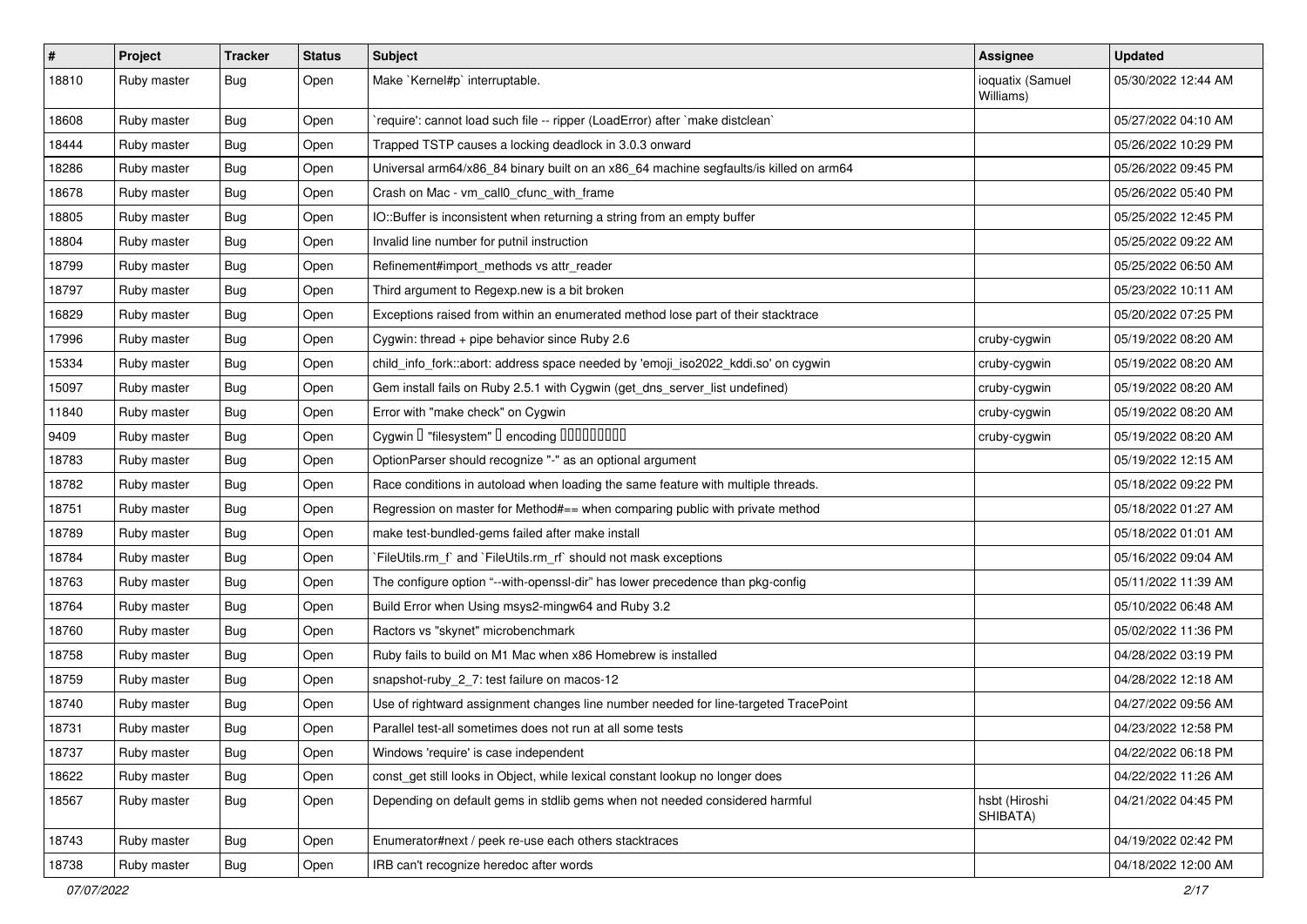| $\pmb{\#}$ | Project     | <b>Tracker</b> | <b>Status</b> | Subject                                                                                                             | <b>Assignee</b>              | <b>Updated</b>      |
|------------|-------------|----------------|---------------|---------------------------------------------------------------------------------------------------------------------|------------------------------|---------------------|
| 18733      | Ruby master | Bug            | Open          | Ruby GC problems cause performance issue with Ractor                                                                |                              | 04/15/2022 09:13 AM |
| 18686      | Ruby master | Bug            | Open          | Regexp supporting unexpected age properties in Ruby < 3.2                                                           |                              | 04/08/2022 06:52 PM |
| 18455      | Ruby master | <b>Bug</b>     | Open          | IO#close` has poor performance and difficult to understand semantics.                                               |                              | 04/04/2022 02:02 AM |
| 18674      | Ruby master | Bug            | Open          | Build failure `make up` with WSL2                                                                                   |                              | 04/01/2022 08:51 AM |
| 18605      | Ruby master | Bug            | Open          | Fails to run on (newer) 32bit Windows with ucrt                                                                     |                              | 04/01/2022 07:52 AM |
| 18247      | Ruby master | Bug            | Open          | weird results for `Array#slice` or `Array#[]` with argument of type `Enumerator::ArithmeticSequence`                |                              | 03/30/2022 11:05 PM |
| 18396      | Ruby master | Bug            | Open          | An unexpected "hash value omission" syntax error when without parentheses call expr follows                         |                              | 03/29/2022 09:58 PM |
| 18666      | Ruby master | Bug            | Open          | No rule to make target 'yaml/yaml.h', needed by 'api.o'                                                             | hsbt (Hiroshi<br>SHIBATA)    | 03/29/2022 11:17 AM |
| 18661      | Ruby master | Bug            | Open          | Net::HTTP behavior changed between 2.6 and 3.1 on windows.                                                          |                              | 03/25/2022 01:57 PM |
| 18553      | Ruby master | <b>Bug</b>     | Open          | Memory leak on compiling method call with kwargs                                                                    | ko1 (Koichi Sasada)          | 03/23/2022 09:34 PM |
| 18651      | Ruby master | Bug            | Open          | oob access in CP51932 -> CP50220 transcoder                                                                         | akr (Akira Tanaka)           | 03/23/2022 01:17 PM |
| 18614      | Ruby master | <b>Bug</b>     | Open          | Error (busy loop) in<br>TestGemCommandsSetupCommand#test_destdir_flag_does_not_try_to_write_to_the_default_gem_home | hsbt (Hiroshi<br>SHIBATA)    | 03/17/2022 01:03 AM |
| 18623      | Ruby master | Bug            | Open          | make runnable does not work                                                                                         | nobu (Nobuyoshi<br>Nakada)   | 03/16/2022 01:28 AM |
| 18580      | Ruby master | <b>Bug</b>     | Open          | Range#include? inconsistency for beginless String ranges                                                            |                              | 03/09/2022 10:22 PM |
| 18616      | Ruby master | Bug            | Open          | Error with clang(1) on MacOS due to _declspec()                                                                     |                              | 03/09/2022 10:50 AM |
| 18476      | Ruby master | <b>Bug</b>     | Open          | Call to require stuck forever after receiving EAGAIN on writev when running with zeus                               |                              | 02/28/2022 02:55 PM |
| 18601      | Ruby master | Bug            | Open          | Invalid byte sequences in Big5 encodings                                                                            | duerst (Martin Dürst)        | 02/23/2022 07:59 AM |
| 18257      | Ruby master | Bug            | Open          | rb_mRubyVMFrozenCore is broken by GC run                                                                            |                              | 02/10/2022 12:36 PM |
| 17263      | Ruby master | Bug            | Open          | Fiber context switch degrades with number of fibers, limit on number of fibers                                      |                              | 01/31/2022 02:47 PM |
| 11064      | Ruby master | Bug            | Open          | #singleton_methods for objects with special singleton_class returns an empty array                                  |                              | 01/31/2022 05:02 AM |
| 18518      | Ruby master | Bug            | Open          | NoMemoryError + [FATAL] failed to allocate memory for twice 1 << large                                              |                              | 01/28/2022 01:40 PM |
| 18507      | Ruby master | Bug            | Open          | Incorrect target_os detection in configure script                                                                   |                              | 01/25/2022 08:57 AM |
| 18510      | Ruby master | Bug            | Open          | Unexpected waiting for console when starting ruby on windows                                                        |                              | 01/23/2022 02:53 PM |
| 18506      | Ruby master | Bug            | Open          | make and make install rebuild items every time unnecessarily - sometimes causing races in parallel installs         |                              | 01/21/2022 01:46 PM |
| 18429      | Ruby master | <b>Bug</b>     | Open          | Configure ruby-3.0.3 on Solaris 10 Unknown keyword 'URL' in './ruby.tmp.pc'                                         |                              | 01/18/2022 09:15 PM |
| 18492      | Ruby master | Bug            | Open          | `rb_rescue2` inside `rb_protect` segfaults on Windows                                                               |                              | 01/14/2022 03:17 PM |
| 18472      | Ruby master | Bug            | Open          | rb_w32_map_errno is not found on Ruby-3.1.0                                                                         |                              | 01/13/2022 09:59 AM |
| 18473      | Ruby master | Bug            | Open          | Raw data in Socket:: Option#inspect on Amazon Linux 2                                                               |                              | 01/11/2022 02:13 PM |
| 18277      | Ruby master | <b>Bug</b>     | Open          | buffer error (Zlib::BufError) in Zlib::Deflate#deflate when using MJIT                                              | k0kubun (Takashi<br>Kokubun) | 01/05/2022 03:04 PM |
| 18454      | Ruby master | Bug            | Open          | YJIT slowing down key Discourse benchmarks                                                                          |                              | 01/04/2022 08:45 AM |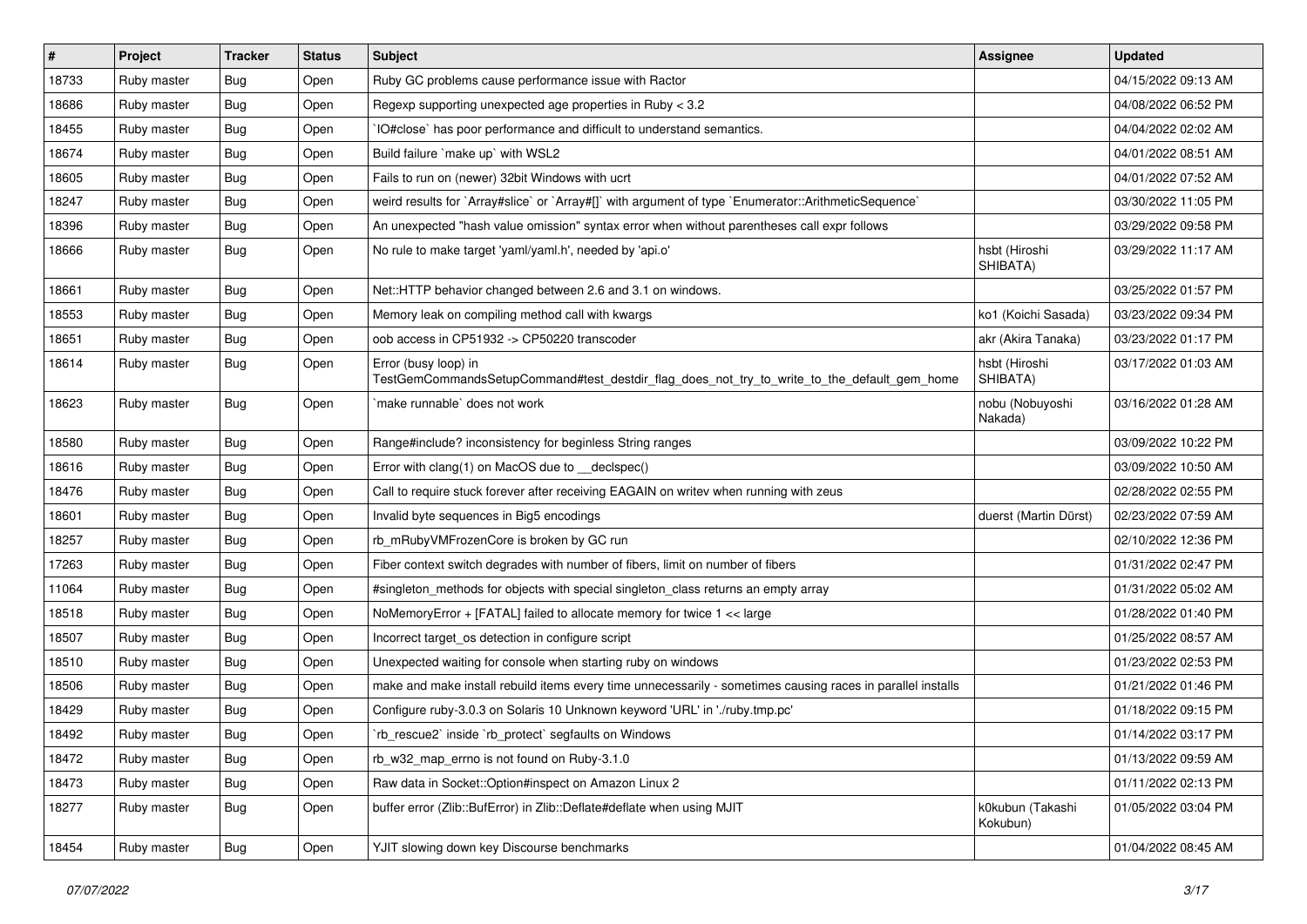| $\sharp$ | Project     | <b>Tracker</b> | <b>Status</b> | <b>Subject</b>                                                                                                                    | <b>Assignee</b>            | <b>Updated</b>      |
|----------|-------------|----------------|---------------|-----------------------------------------------------------------------------------------------------------------------------------|----------------------------|---------------------|
| 18457    | Ruby master | <b>Bug</b>     | Open          | ruby 2.7.5 fiddle/types.rb use uint32_t but fiddle/cparser.rb lacks uint32_t                                                      |                            | 01/03/2022 01:00 PM |
| 18132    | Ruby master | Bug            | Open          | TODO: fix ccan/list thread safety                                                                                                 |                            | 01/02/2022 08:22 AM |
| 18456    | Ruby master | Bug            | Open          | rdoc non-determinism: module includes can be added once or twice to generated .ri                                                 |                            | 01/01/2022 11:16 PM |
| 18380    | Ruby master | <b>Bug</b>     | Open          | TestAddressResolve#test_socket_getnameinfo_domain_blocking test failures                                                          |                            | 12/21/2021 04:22 PM |
| 18413    | Ruby master | <b>Bug</b>     | Open          | Segfault in `ripper/lexer.rb`                                                                                                     |                            | 12/17/2021 04:49 PM |
| 18412    | Ruby master | Bug            | Open          | Segfault in test ractor.rb                                                                                                        |                            | 12/17/2021 04:23 AM |
| 17799    | Ruby master | Bug            | Open          | Seg fault in rb_class_clear_method_cache                                                                                          |                            | 12/09/2021 05:39 AM |
| 16920    | Ruby master | Bug            | Open          | TestThread#test signal at join fails on aarch64                                                                                   |                            | 12/07/2021 02:17 PM |
| 18393    | Ruby master | Bug            | Open          | TestReadline#test_interrupt_in_other_thread fails on armv7hl                                                                      |                            | 12/07/2021 02:03 PM |
| 18073    | Ruby master | <b>Bug</b>     | Open          | test/ruby/test_jit.rb: "error: invalid use of '__builtin_va_arg_pack ()" on Ruby 2.7.4 on gcc 4.8.5                               |                            | 12/03/2021 03:04 PM |
| 18379    | Ruby master | <b>Bug</b>     | Open          | [CI] Windows mingw/ucrt - test-all timeout failures                                                                               |                            | 12/02/2021 02:23 AM |
| 18359    | Ruby master | <b>Bug</b>     | Open          | [Windows MinGW] warning Please include winsock2.h before windows.h                                                                |                            | 11/23/2021 05:07 PM |
| 18338    | Ruby master | <b>Bug</b>     | Open          | Encoding.default_external = Encoding::UTF_16BE may add a wrongly-encoded string to<br>\$LOADED_FEATURES                           |                            | 11/15/2021 07:32 AM |
| 18269    | Ruby master | <b>Bug</b>     | Open          | trace_opt_not and trace_opt_regexpmatch2 insns are indistinguishable                                                              |                            | 11/12/2021 07:44 AM |
| 18255    | Ruby master | Bug            | Open          | ioctl zeroes the last buffer byte                                                                                                 |                            | 10/25/2021 08:13 AM |
| 18258    | Ruby master | <b>Bug</b>     | Open          | Ractor.shareable? can be slow and mutates internal object flags.                                                                  | ko1 (Koichi Sasada)        | 10/21/2021 08:58 AM |
| 17146    | Ruby master | <b>Bug</b>     | Open          | Queue operations are allowed after it is frozen                                                                                   |                            | 10/20/2021 08:32 PM |
| 17774    | Ruby master | <b>Bug</b>     | Open          | Quantified empty group causes regex to fail                                                                                       |                            | 10/13/2021 04:43 PM |
| 10416    | Ruby master | <b>Bug</b>     | Open          | Create mechanism for updating of Unicode data files downstreams when we want                                                      | nobu (Nobuyoshi<br>Nakada) | 10/08/2021 06:40 AM |
| 18186    | Ruby master | <b>Bug</b>     | Open          | SEGV with system command - MinGW?                                                                                                 |                            | 09/22/2021 03:20 PM |
| 18119    | Ruby master | Bug            | Open          | Ractor crashes when instantiating classes                                                                                         | ko1 (Koichi Sasada)        | 09/14/2021 01:42 AM |
| 17624    | Ruby master | <b>Bug</b>     | Open          | Ractor.receive is not thread-safe                                                                                                 | ko1 (Koichi Sasada)        | 09/14/2021 01:40 AM |
| 17617    | Ruby master | <b>Bug</b>     | Open          | When a Ractor's incoming port is closed, Ractor.receive_if does not raise Ractor::ClosedError, but instead<br>blocks indefinitely | ko1 (Koichi Sasada)        | 09/14/2021 01:40 AM |
| 17878    | Ruby master | Bug            | Open          | bootstraptest/test_ractor.rb:224 a random failing test with "The outgoing-port is already closed<br>(Ractor::ClosedError)"        |                            | 09/13/2021 01:10 PM |
| 18152    | Ruby master | Bug            | Open          | Fix theoretical bug with signals + qsort                                                                                          |                            | 09/08/2021 03:38 PM |
| 18144    | Ruby master | <b>Bug</b>     | Open          | Timeout not working while regular expression match is running                                                                     |                            | 09/02/2021 07:08 AM |
| 18131    | Ruby master | <b>Bug</b>     | Open          | addr2line.c: Some inlined functions mistakenly shown                                                                              |                            | 08/24/2021 07:59 PM |
| 16492    | Ruby master | Bug            | Open          | TestBugReporter#test_bug_reporter_add test failures                                                                               | jaruga (Jun Aruga)         | 08/24/2021 01:12 PM |
| 17722    | Ruby master | Bug            | Open          | define_method with shareable results in "defined in a different Ractor"                                                           |                            | 08/24/2021 12:03 PM |
| 18129    | Ruby master | <b>Bug</b>     | Open          | Ractor-incompatible global variables can be accessed through alias                                                                |                            | 08/23/2021 10:08 PM |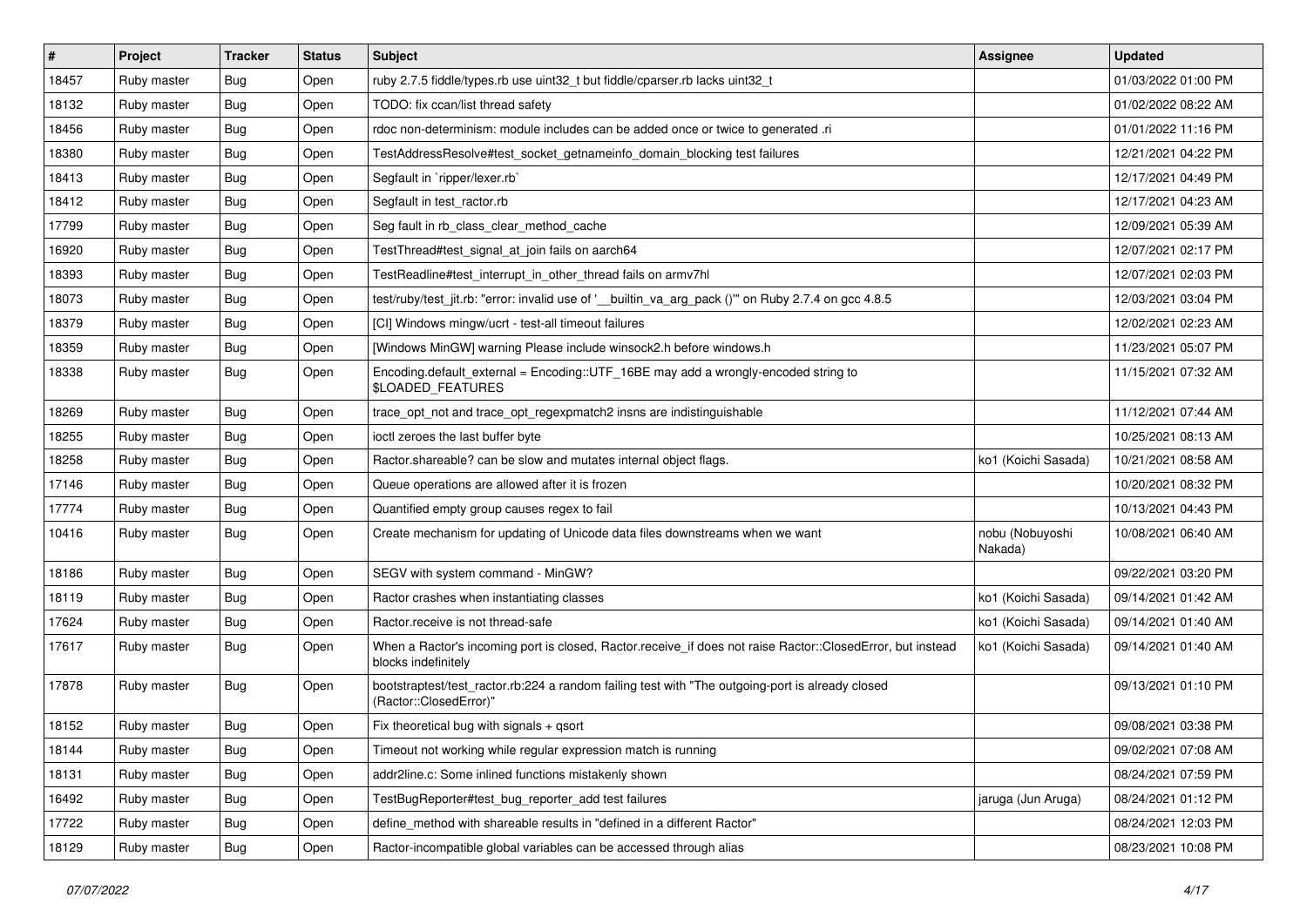| $\#$  | Project     | <b>Tracker</b> | <b>Status</b> | Subject                                                                                                                 | <b>Assignee</b>               | <b>Updated</b>      |
|-------|-------------|----------------|---------------|-------------------------------------------------------------------------------------------------------------------------|-------------------------------|---------------------|
| 15428 | Ruby master | Bug            | Open          | Refactor Proc#>> and #<<                                                                                                |                               | 08/20/2021 06:31 PM |
| 18036 | Ruby master | Bug            | Open          | Pthread fibers become invalid on fork - different from normal fibers.                                                   | ioquatix (Samuel<br>Williams) | 08/19/2021 07:05 AM |
| 18080 | Ruby master | <b>Bug</b>     | Open          | Syntax error on one-line pattern matching                                                                               |                               | 08/18/2021 12:38 AM |
| 18058 | Ruby master | Bug            | Open          | 3.1.0-dev with MJIT enabled Zlib::BufError during `gem install`                                                         | k0kubun (Takashi<br>Kokubun)  | 08/02/2021 08:31 PM |
| 18002 | Ruby master | <b>Bug</b>     | Open          | s390x: Tests failing without LC_ALL env                                                                                 | jaruga (Jun Aruga)            | 07/12/2021 04:30 PM |
| 15993 | Ruby master | Bug            | Open          | 'require' doesn't work if there are Cyrillic chars in the path to Ruby dir                                              |                               | 07/09/2021 04:08 PM |
| 17931 | Ruby master | Bug            | Open          | Compile fails setup option nodynamic                                                                                    |                               | 07/07/2021 08:51 AM |
| 18013 | Ruby master | Bug            | Open          | Unexpected results when mxiing negated character classes and case-folding                                               |                               | 06/29/2021 12:05 PM |
| 18012 | Ruby master | Bug            | Open          | Case-insensitive character classes can only match multiple code points when top-level character class is not<br>negated |                               | 06/29/2021 08:35 AM |
| 18010 | Ruby master | Bug            | Open          | Character class with single character gets case-folded with following string                                            |                               | 06/28/2021 09:30 AM |
| 18009 | Ruby master | Bug            | Open          | Regexps \w and \W with /i option and /u option produce inconsistent results under nested negation and<br>intersection   |                               | 06/28/2021 09:09 AM |
| 14582 | Ruby master | Bug            | Open          | Unable to use `method_entry` and `method_return` tracing probes since 2.5                                               |                               | 06/18/2021 06:08 PM |
| 17999 | Ruby master | <b>Bug</b>     | Open          | TestMethod#test_zsuper intermittent timeout error on raspbian10-aarch64 CI                                              |                               | 06/18/2021 01:33 AM |
| 17990 | Ruby master | Bug            | Open          | Inconsistent behavior of Regexp quantifiers over characters with complex case foldings                                  |                               | 06/15/2021 11:59 AM |
| 17989 | Ruby master | Bug            | Open          | Case insensitive Regexps do not handle characters with overlapping case foldings                                        |                               | 06/15/2021 11:43 AM |
| 17925 | Ruby master | Bug            | Open          | Pattern matching syntax using semicolon one-line                                                                        |                               | 06/04/2021 03:08 PM |
| 17926 | Ruby master | Bug            | Open          | spec/ruby/core/file/atime_spec.rb: a random failing test on Travis ppc64le                                              |                               | 06/02/2021 04:35 PM |
| 17792 | Ruby master | Bug            | Open          | make notes and make test fail with Ruby3.0.1p64 RaspberryPI 4B Ubuntu 20.10 ARM64                                       |                               | 05/23/2021 08:23 PM |
| 17817 | Ruby master | <b>Bug</b>     | Open          | --jit outputs ./tmp/_ruby_mjit_*.h: No such file or directory on with TMP                                               |                               | 04/22/2021 11:57 AM |
| 11230 | Ruby master | <b>Bug</b>     | Open          | Should rb_struct_s_members() be public API?                                                                             |                               | 04/17/2021 05:06 PM |
| 12689 | Ruby master | <b>Bug</b>     | Open          | Thread isolation of $$~$ and $$$                                                                                        |                               | 04/01/2021 08:51 PM |
| 17354 | Ruby master | Bug            | Open          | Module#const_source_location is misleading for constants awaiting autoload                                              |                               | 03/26/2021 05:56 PM |
| 17142 | Ruby master | Bug            | Open          | Ruby fails to build in AIX                                                                                              |                               | 03/20/2021 07:08 AM |
| 17680 | Ruby master | Bug            | Open          | tab completion no longer works on irb3.0                                                                                |                               | 03/13/2021 08:06 AM |
| 16810 | Ruby master | Bug            | Open          | ruby segfaults on s390x with musl libc                                                                                  |                               | 03/05/2021 01:38 AM |
| 17667 | Ruby master | Bug            | Open          | Module#name needs synchronization                                                                                       | ko1 (Koichi Sasada)           | 03/02/2021 07:31 AM |
| 14480 | Ruby master | <b>Bug</b>     | Open          | miniruby crashing when compiled with -O2 or -O1 on aarch64                                                              |                               | 02/23/2021 10:35 AM |
| 17646 | Ruby master | <b>Bug</b>     | Open          | Check for ` builtin mul overflow with long long arguments                                                               |                               | 02/19/2021 06:19 PM |
| 17543 | Ruby master | Bug            | Open          | Ractor isolation broken by `self` in shareable proc                                                                     | ko1 (Koichi Sasada)           | 01/29/2021 03:06 PM |
| 17531 | Ruby master | Bug            | Open          | did_you_mean' not Ractor friendly                                                                                       | ko1 (Koichi Sasada)           | 01/29/2021 08:48 AM |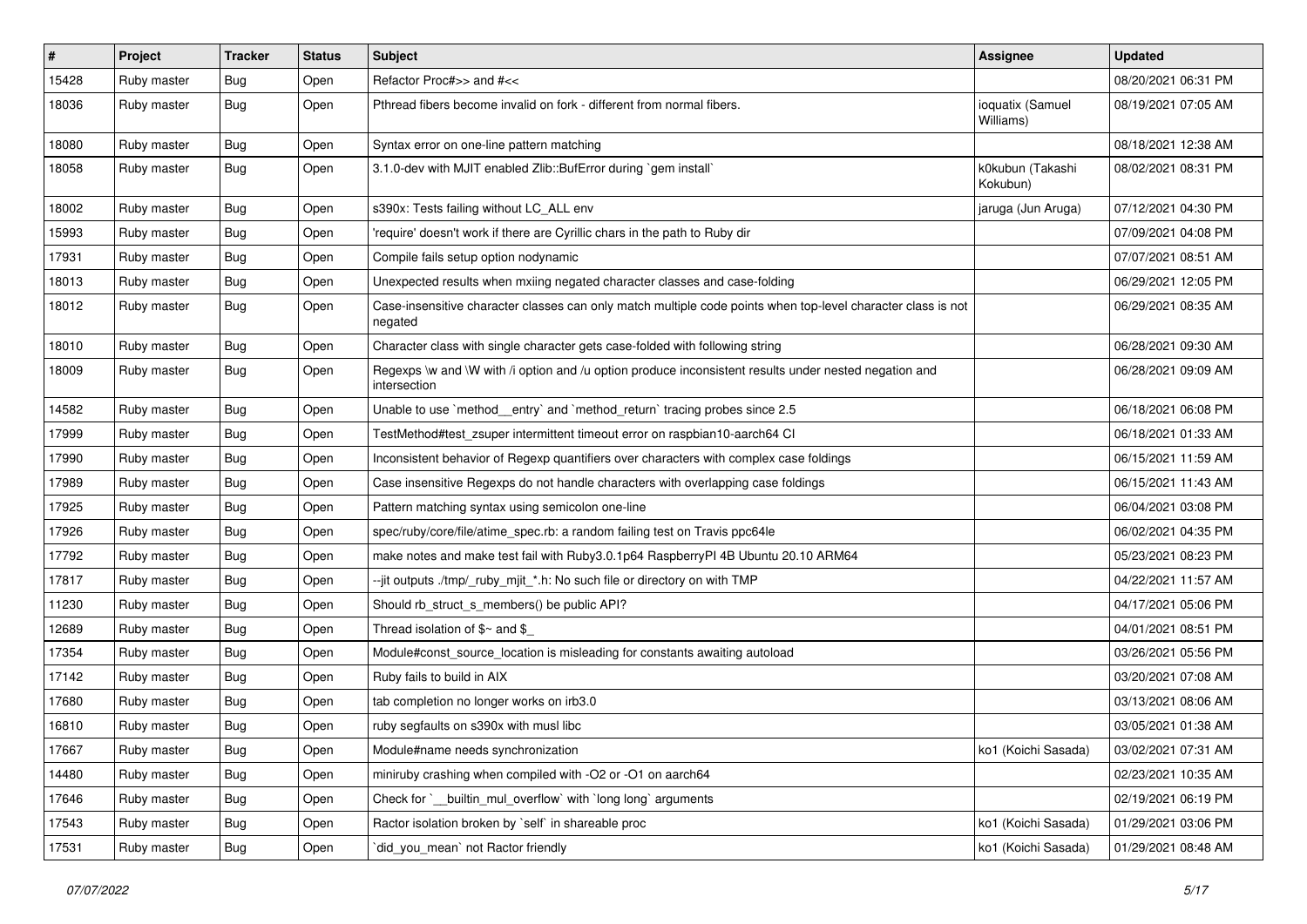| $\vert$ # | Project     | <b>Tracker</b> | <b>Status</b> | <b>Subject</b>                                                                                                                                        | <b>Assignee</b>               | <b>Updated</b>      |
|-----------|-------------|----------------|---------------|-------------------------------------------------------------------------------------------------------------------------------------------------------|-------------------------------|---------------------|
| 17420     | Ruby master | Bug            | Open          | Unsafe mutation of \$" when doing non-RubyGems require in Ractor                                                                                      | ko1 (Koichi Sasada)           | 01/07/2021 01:23 PM |
| 17513     | Ruby master | <b>Bug</b>     | Open          | Methods of shareable objects and UnboundMethods should be shareable                                                                                   | ko1 (Koichi Sasada)           | 01/06/2021 08:53 PM |
| 17373     | Ruby master | <b>Bug</b>     | Open          | Ruby 3.0 is slower at Discourse bench than Ruby 2.7                                                                                                   |                               | 01/04/2021 06:47 AM |
| 17506     | Ruby master | Bug            | Open          | Ractor isolation broken by ThreadGroup                                                                                                                |                               | 01/03/2021 08:05 PM |
| 17337     | Ruby master | <b>Bug</b>     | Open          | Don't embed Ruby build-time configuration in Ruby                                                                                                     |                               | 12/21/2020 04:17 PM |
| 17400     | Ruby master | <b>Bug</b>     | Open          | Incorrect character downcase for Greek Sigma                                                                                                          | duerst (Martin Dürst)         | 12/17/2020 06:56 AM |
| 17383     | Ruby master | <b>Bug</b>     | Open          | 3.0 recursion memory speed issues                                                                                                                     |                               | 12/09/2020 05:41 PM |
| 17359     | Ruby master | <b>Bug</b>     | Open          | Ractor copy mode is not Ractor-safe                                                                                                                   | ko1 (Koichi Sasada)           | 12/02/2020 05:42 PM |
| 17159     | Ruby master | <b>Bug</b>     | Open          | extend `define_method` for Ractor                                                                                                                     |                               | 10/29/2020 04:06 PM |
| 11808     | Ruby master | <b>Bug</b>     | Open          | Different behavior between Enumerable#grep and Array#grep                                                                                             | ko1 (Koichi Sasada)           | 10/26/2020 04:36 AM |
| 17180     | Ruby master | <b>Bug</b>     | Open          | Ractor and constant referencing                                                                                                                       |                               | 09/20/2020 05:43 PM |
| 16997     | Ruby master | <b>Bug</b>     | Open          | IO#gets converts some \r\n to \n with universal_newline: false                                                                                        |                               | 08/26/2020 05:20 PM |
| 17037     | Ruby master | <b>Bug</b>     | Open          | rounding of Rational#to_f                                                                                                                             |                               | 08/26/2020 03:54 AM |
| 16820     | Ruby master | <b>Bug</b>     | Open          | LEGAL is out of sync                                                                                                                                  |                               | 08/19/2020 11:08 AM |
| 16959     | Ruby master | <b>Bug</b>     | Open          | Weakmap has specs and third-party usage despite being a private API                                                                                   |                               | 06/13/2020 08:54 PM |
| 7840      | Ruby master | Bug            | Open          | -Wdeclaration-after-statement is valid for C/ObjC but not for C++                                                                                     | nobu (Nobuyoshi<br>Nakada)    | 06/02/2020 04:41 PM |
| 16927     | Ruby master | <b>Bug</b>     | Open          | String#tr won't return the expected result for some sign with diacritics                                                                              |                               | 06/01/2020 05:24 AM |
| 16905     | Ruby master | <b>Bug</b>     | Open          | Ruby required to build Ruby on Haiku?                                                                                                                 |                               | 05/24/2020 08:08 AM |
| 14387     | Ruby master | <b>Bug</b>     | Open          | Ruby 2.5 <sup>D</sup> Alpine Linux 000000000000 SystemStackError 00000                                                                                |                               | 04/21/2020 03:13 PM |
| 16493     | Ruby master | <b>Bug</b>     | Open          | TestThreadQueue#test_thr_kill is flaky on AArch64                                                                                                     |                               | 01/09/2020 09:39 AM |
| 10580     | Ruby master | <b>Bug</b>     | Open          | TestProcess#test_deadlock_by_signal_at_forking fails on ARM                                                                                           | akr (Akira Tanaka)            | 12/30/2019 03:00 AM |
| 10128     | Ruby master | <b>Bug</b>     | Open          | Quoting problem for arguments of Kernel.system, Kernel.exec on Windows                                                                                | cruby-windows                 | 12/30/2019 03:00 AM |
| 9435      | Ruby master | <b>Bug</b>     | Open          | Kernel.system problem                                                                                                                                 |                               | 12/30/2019 03:00 AM |
| 8185      | Ruby master | <b>Bug</b>     | Open          | Thread/fork issue                                                                                                                                     |                               | 12/30/2019 03:00 AM |
| 12500     | Ruby master | <b>Bug</b>     | Open          | TestProcess#test_aspawn_too_long_path fails on mips with "argument too big"                                                                           |                               | 12/29/2019 10:38 AM |
| 14418     | Ruby master | <b>Bug</b>     | Open          | ruby 2.5 slow regexp execution                                                                                                                        |                               | 12/29/2019 10:34 AM |
| 16288     | Ruby master | Bug            | Open          | Segmentation fault with finalizers, threads                                                                                                           |                               | 12/19/2019 07:46 PM |
| 16265     | Ruby master | <b>Bug</b>     | Open          | Test (spec) failure using current MSYS2 tools, related to -fstack-protector and possibly<br>D_FORTIFY_SOURCE=2                                        |                               | 12/03/2019 03:09 PM |
| 16185     | Ruby master | <b>Bug</b>     | Open          | basictest failure on AIX 6.1 for 64bit build                                                                                                          | kanemoto (Yutaka<br>Kanemoto) | 10/15/2019 12:05 AM |
| 16158     | Ruby master | <b>Bug</b>     | Open          | "st" Character Sequence In Regex Look-Behind Causes Illegal Pattern Error When Combined With POSIX<br>Bracket Expressions And Case Insensitivity Flag |                               | 09/17/2019 09:37 AM |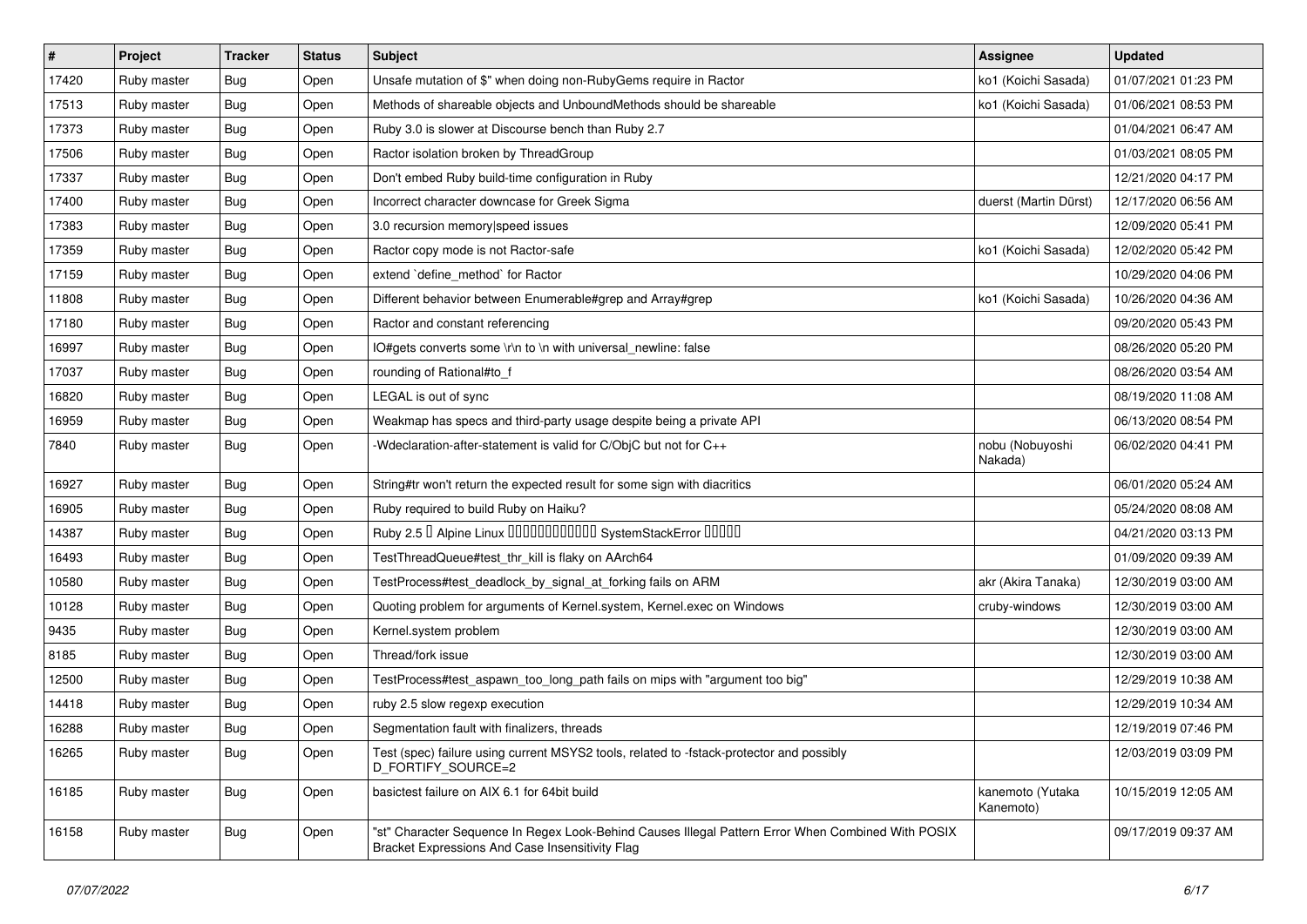| #     | Project     | <b>Tracker</b> | <b>Status</b> | Subject                                                                                                           | <b>Assignee</b>                     | <b>Updated</b>      |
|-------|-------------|----------------|---------------|-------------------------------------------------------------------------------------------------------------------|-------------------------------------|---------------------|
| 16145 | Ruby master | Bug            | Open          | regexp match error if mixing /i, character classes, and utf8                                                      |                                     | 09/06/2019 05:52 AM |
| 10436 | Ruby master | Bug            | Open          | ruby -c and ripper inconsistency: m(&nil) {}                                                                      |                                     | 08/27/2019 12:08 AM |
| 8444  | Ruby master | <b>Bug</b>     | Open          | Regexp vars \$~ and friends are not thread local                                                                  | ko1 (Koichi Sasada)                 | 07/30/2019 07:38 AM |
| 11174 | Ruby master | <b>Bug</b>     | Open          | threads memory leak                                                                                               | ko1 (Koichi Sasada)                 | 06/17/2019 03:17 PM |
| 15764 | Ruby master | Bug            | Open          | Whitespace and control characters should not be permitted in tokens                                               | matz (Yukihiro<br>Matsumoto)        | 04/22/2019 07:48 AM |
| 15438 | Ruby master | Bug            | Open          | Threads can't switch faster than TIME_QUANTUM_(NSEC USEC MSEC)                                                    |                                     | 03/25/2019 08:53 PM |
| 15598 | Ruby master | <b>Bug</b>     | Open          | Deadlock on mutual reference of autoloaded constants                                                              |                                     | 03/20/2019 10:58 AM |
| 15599 | Ruby master | <b>Bug</b>     | Open          | Mixing autoload and require causes deadlock and incomplete definition.                                            |                                     | 02/12/2019 01:40 PM |
| 15423 | Ruby master | Bug            | Open          | fork leapfrog leaks memory on FreeBSD 11.2                                                                        |                                     | 12/16/2018 02:28 PM |
| 14474 | Ruby master | <b>Bug</b>     | Open          | skip "TestException#test_thread_signal_location" as known bug                                                     |                                     | 12/10/2018 07:09 AM |
| 14640 | Ruby master | Bug            | Open          | [win32] File.realpath treats a relative path with a drive letter as an absolute path.                             | cruby-windows                       | 12/10/2018 07:09 AM |
| 15386 | Ruby master | Bug            | Open          | [PATCH] io.c (rb_io_check_char_readable): do not io_fflush buffered sockets                                       |                                     | 12/06/2018 11:38 AM |
| 15367 | Ruby master | Bug            | Open          | IO.select is not resumed when io-object gets closed                                                               |                                     | 12/03/2018 10:22 AM |
| 15315 | Ruby master | Bug            | Open          | ec_switch can still lose interrupts                                                                               | ko1 (Koichi Sasada)                 | 11/20/2018 09:32 AM |
| 15310 | Ruby master | <b>Bug</b>     | Open          | [PATCH] thread_pthread.c: close race from UBF_TIMER and non-GVL-releasing thread                                  |                                     | 11/20/2018 12:50 AM |
| 15263 | Ruby master | <b>Bug</b>     | Open          | [PATCH] vm_trace.c (postponed_job_register): only hit main thread                                                 | ko1 (Koichi Sasada)                 | 10/27/2018 11:35 PM |
| 15247 | Ruby master | Bug            | Open          | Windows - TEMP folder, non 8.3 & drive, fails & errors in test-all (ruby & rdoc)                                  |                                     | 10/23/2018 05:02 PM |
| 15072 | Ruby master | Bug            | Open          | thread.c:4356:5: error: implicit declaration of function 'ubf_list_atfork'                                        | normalperson (Eric<br>Wong)         | 09/20/2018 03:32 AM |
| 14364 | Ruby master | Bug            | Open          | Regexp last match variable in procs                                                                               |                                     | 09/14/2018 05:28 AM |
| 14971 | Ruby master | Bug            | Open          | error: implicit declaration of function 'rb_vm_call0                                                              | nobu (Nobuyoshi<br>Nakada)          | 09/06/2018 03:53 AM |
| 14957 | Ruby master | Bug            | Open          | MinGW, gcc 8.2.0, bootstraptest test_thread.rb - failure ?                                                        |                                     | 08/03/2018 02:46 PM |
| 14906 | Ruby master | <b>Bug</b>     | Open          | MinGW failure - TestIO#test_copy_stream_no_busy_wait                                                              |                                     | 07/12/2018 03:52 AM |
| 14838 | Ruby master | Bug            | Open          | RegexpError with double "s" in look-behind assertion in case-insensitive unicode regexp                           |                                     | 06/09/2018 04:04 PM |
| 14826 | Ruby master | Bug            | Open          | make: *** [.ext/include/sparc-solaris2.10/rb_mjit_min_header-2.6.0.h] Error 1 on Solaris 10 with very old<br>gcc3 |                                     | 06/05/2018 02:02 PM |
| 14761 | Ruby master | Bug            | Open          | TestThread#test join limits hangs up on Solaris 10 with gcc                                                       |                                     | 05/16/2018 05:23 AM |
| 14681 | Ruby master | <b>Bug</b>     | Open          | 'syswrite': stream closed in another thread (IOError)                                                             |                                     | 04/22/2018 12:12 AM |
| 4173  | Ruby master | <b>Bug</b>     | Open          | TestProcess#test_wait_and_sigchild DDDDDDDD                                                                       |                                     | 03/15/2018 08:29 AM |
| 14422 | Ruby master | <b>Bug</b>     | Open          | Ruby configuration options should not be reused for gem builds                                                    |                                     | 03/05/2018 03:32 PM |
| 9507  | Ruby master | Bug            | Open          | Ruby 2.1.0 is broken on ARMv5: tried to create Proc object without a block                                        | charliesome (Charlie<br>Somerville) | 01/05/2018 09:00 PM |
| 7892  | Ruby master | <b>Bug</b>     | Open          | MIME encoding bug of NKF.nkf                                                                                      | naruse (Yui NARUSE)                 | 12/25/2017 06:15 PM |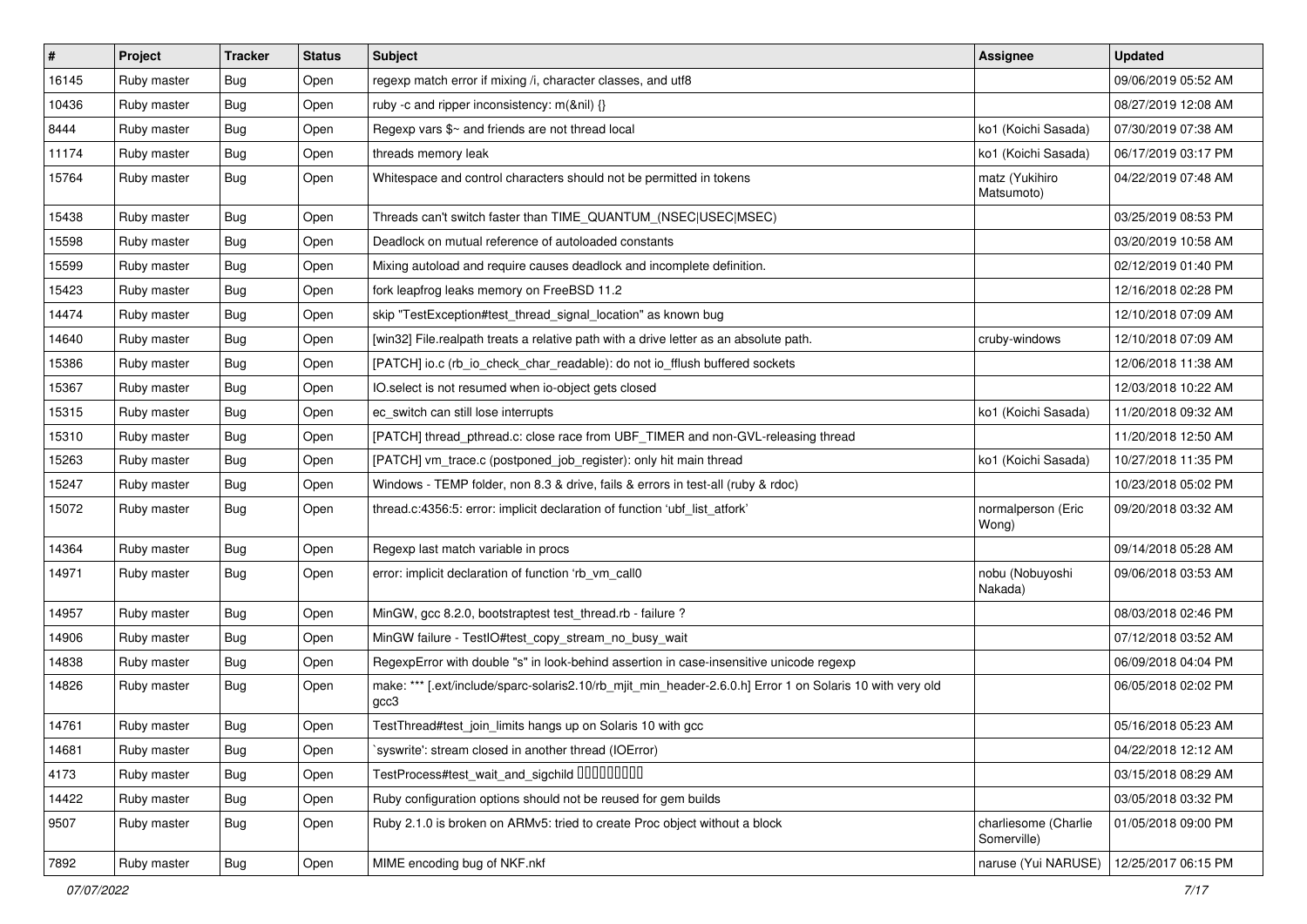| $\pmb{\#}$ | Project     | <b>Tracker</b> | <b>Status</b> | Subject                                                                                               | <b>Assignee</b>         | <b>Updated</b>      |
|------------|-------------|----------------|---------------|-------------------------------------------------------------------------------------------------------|-------------------------|---------------------|
| 7742       | Ruby master | <b>Bug</b>     | Open          | System encoding (Windows-1258) is not recognized by Ruby to convert back to UTF-8                     | duerst (Martin Dürst)   | 12/25/2017 06:15 PM |
| 13571      | Ruby master | Bug            | Open          | Script arguments, encoding, windows / MinGW                                                           |                         | 11/12/2017 10:53 PM |
| 14083      | Ruby master | Bug            | Open          | Refinement in block calling incorrect method                                                          |                         | 11/05/2017 07:36 PM |
| 14064      | Ruby master | Bug            | Open          | test-all with and without -j - incorrect assertions and missing test methods                          |                         | 11/03/2017 10:54 PM |
| 14049      | Ruby master | Bug            | Open          | SEGV svn 60401 require_relative                                                                       |                         | 10/26/2017 05:25 PM |
| 13644      | Ruby master | <b>Bug</b>     | Open          | Windows - Setting Time.now                                                                            |                         | 06/11/2017 03:43 AM |
| 13542      | Ruby master | Bug            | Open          | MinGW trunk Builds - Summary of Issues                                                                |                         | 05/19/2017 07:04 PM |
| 13500      | Ruby master | <b>Bug</b>     | Open          | MinGW TestArity#test_proc_err_mess stops testing                                                      |                         | 04/26/2017 03:27 PM |
| 13485      | Ruby master | Bug            | Open          | MinGW TestEnumerable#test_callcc SEGV info                                                            |                         | 04/19/2017 04:17 PM |
| 13164      | Ruby master | Bug            | Open          | A second `SystemStackError` exception results in `Segmentation fault (core dumped)`                   |                         | 04/14/2017 01:05 PM |
| 13151      | Ruby master | <b>Bug</b>     | Open          | File.writable? doesn't report correctly if a directory is writable on Windows.                        |                         | 01/23/2017 05:46 PM |
| 12852      | Ruby master | Bug            | Open          | URI.parse can't handle non-ascii URIs                                                                 | akira (akira yamada)    | 12/12/2016 06:39 PM |
| 9760       | Ruby master | Bug            | Open          | mkmf does not allow for linking against custom libraries when a system library is present             |                         | 05/24/2016 08:11 AM |
| 12280      | Ruby master | Bug            | Open          | IO.copy_stream(IO, IO) fails with "pread() not implemented"                                           |                         | 04/28/2016 05:51 AM |
| 12179      | Ruby master | Bug            | Open          | Build failure due to VPATH expansion                                                                  |                         | 04/14/2016 01:55 AM |
| 11582      | Ruby master | Bug            | Open          | On Solaris, Rational#** returns -Infinity for Rational(0) when passed a negative Float                |                         | 10/13/2015 03:12 AM |
| 11514      | Ruby master | <b>Bug</b>     | Open          | AIX6.1 - Ruby 2.2.3 - Segmentation fault in :byteslice                                                |                         | 09/18/2015 07:39 AM |
| 11438      | Ruby master | Bug            | Open          | native_thread_init_stack() get machine.stack_start unequal to thread's stack start address, x86 win32 | cruby-windows           | 08/13/2015 07:31 AM |
| 11183      | Ruby master | <b>Bug</b>     | Open          |                                                                                                       |                         | 05/26/2015 08:32 AM |
| 11177      | Ruby master | Bug            | Open          | <b>DATADEOFOOOOOOOO</b>                                                                               |                         | 05/25/2015 03:49 AM |
| 10009      | Ruby master | <b>Bug</b>     | Open          | IO operation is 10x slower in multi-thread environment                                                | ko1 (Koichi Sasada)     | 05/21/2015 07:19 AM |
| 11142      | Ruby master | Bug            | Open          | Command line argument parser on windows handles double quotes inconsistently.                         | usa (Usaku<br>NAKAMURA) | 05/12/2015 04:09 PM |
| 18897      | Ruby master | Feature        | Open          | Add a new instruction for sending messages to ephemeral stack arrays                                  |                         | 07/05/2022 10:11 PM |
| 18004      | Ruby master | Feature        | Open          | Add Async to the stdlib                                                                               |                         | 07/05/2022 05:09 PM |
| 17753      | Ruby master | Feature        | Open          | Add Module#namespace                                                                                  |                         | 07/04/2022 01:42 AM |
| 18894      | Ruby master | Feature        | Open          | Object#make_shareable                                                                                 |                         | 07/02/2022 11:42 PM |
| 18814      | Ruby master | Feature        | Open          | Ractor: add method to query incoming message queue size                                               |                         | 06/30/2022 10:58 AM |
| 18885      | Ruby master | Feature        | Open          | Long lived fork advisory API (potential Copy on Write optimizations)                                  |                         | 06/30/2022 09:27 AM |
| 18559      | Ruby master | Feature        | Open          | Allocation tracing: Objects created by the parser are attributed to Kernel.require                    |                         | 06/28/2022 12:21 PM |
| 17326      | Ruby master | Feature        | Open          | Add Kernel#must! to the standard library                                                              |                         | 06/22/2022 04:10 PM |
| 18809      | Ruby master | Feature        | Open          | Add Numeric#ceildiv                                                                                   |                         | 06/21/2022 06:21 PM |
| 18832      | Ruby master | Feature        | Open          | Do not have class/module keywords consider ancestors of Object                                        |                         | 06/21/2022 05:50 AM |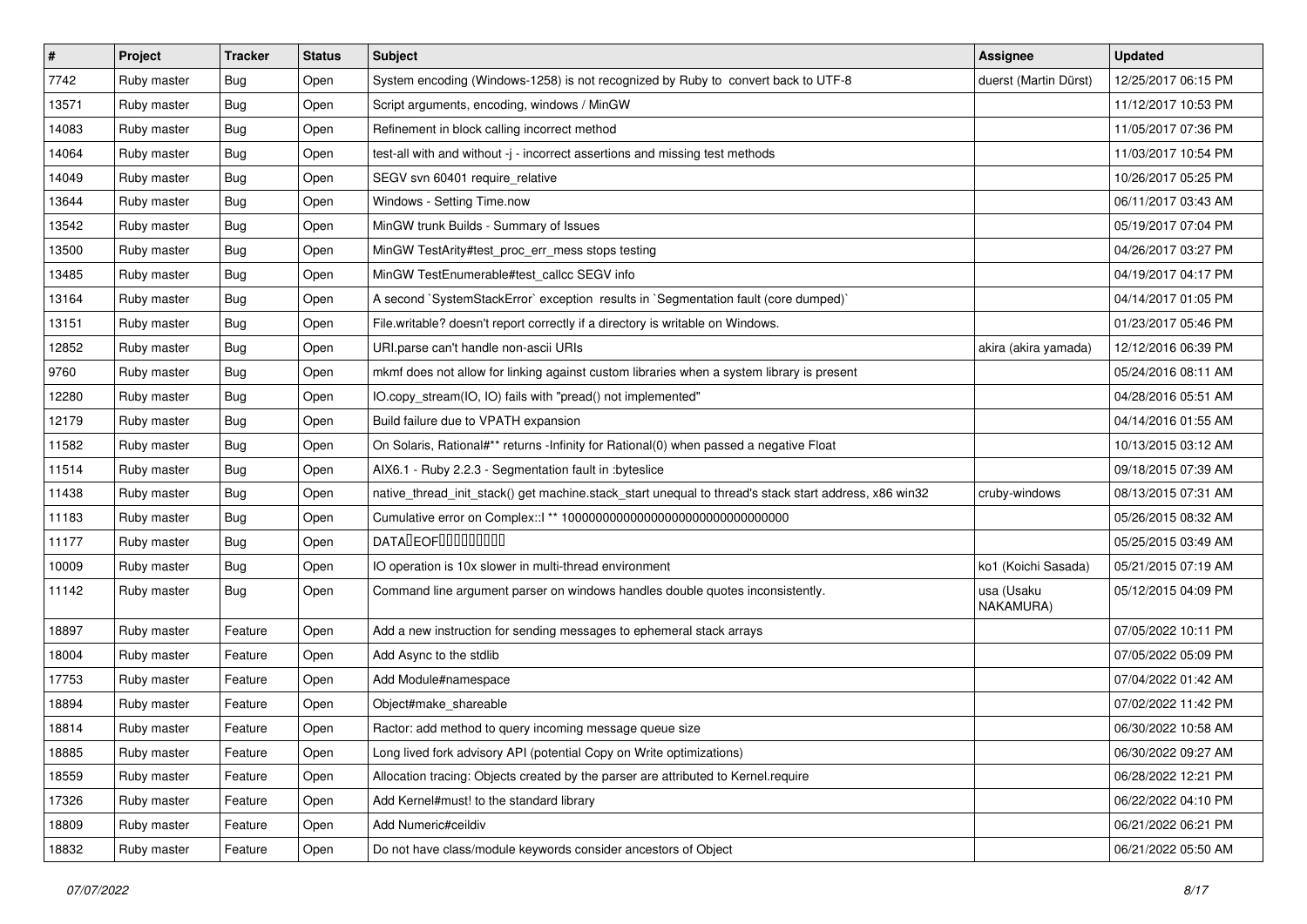| $\vert$ # | Project     | <b>Tracker</b> | <b>Status</b> | Subject                                                                 | <b>Assignee</b>                   | <b>Updated</b>      |
|-----------|-------------|----------------|---------------|-------------------------------------------------------------------------|-----------------------------------|---------------------|
| 15330     | Ruby master | Feature        | Open          | autoload_relative                                                       | matz (Yukihiro<br>Matsumoto)      | 06/19/2022 11:25 PM |
| 18841     | Ruby master | Feature        | Open          | Proposal: autoload relative                                             |                                   | 06/19/2022 11:22 PM |
| 18644     | Ruby master | Feature        | Open          | Coerce anything callable to a Proc                                      |                                   | 06/18/2022 05:28 PM |
| 18831     | Ruby master | Feature        | Open          | Block argument to 'yield'                                               |                                   | 06/18/2022 03:12 AM |
| 18159     | Ruby master | Feature        | Open          | Integrate functionality of dead_end gem into Ruby                       | matz (Yukihiro<br>Matsumoto)      | 06/17/2022 02:06 PM |
| 18835     | Ruby master | Feature        | Open          | Add InstructionSequence#type method                                     |                                   | 06/16/2022 10:30 PM |
| 17525     | Ruby master | Feature        | Open          | Implement Happy Eyeballs Version 2 (RFC8305) in Socket.tcp              | Glass_saga (Masaki<br>Matsushita) | 06/16/2022 01:08 AM |
| 17472     | Ruby master | Feature        | Open          | HashWithIndifferentAccess like Hash extension                           |                                   | 06/16/2022 01:08 AM |
| 17468     | Ruby master | Feature        | Open          | Deprecate RUBY_DEVEL                                                    |                                   | 06/16/2022 01:08 AM |
| 16476     | Ruby master | Feature        | Open          | Socket.getaddrinfo cannot be interrupted by Timeout.timeout             | Glass_saga (Masaki<br>Matsushita) | 06/16/2022 01:08 AM |
| 16005     | Ruby master | Feature        | Open          | A variation of Time.iso8601 that can parse yyyy-MM-dd HH:mm:ss          |                                   | 06/16/2022 01:08 AM |
| 16495     | Ruby master | Feature        | Open          | Inconsistent quotes in error messages                                   | matz (Yukihiro<br>Matsumoto)      | 06/15/2022 04:21 PM |
| 18825     | Ruby master | Feature        | Open          | Specialized instruction for "array literal + `.hash`"                   |                                   | 06/14/2022 05:24 PM |
| 18822     | Ruby master | Feature        | Open          | Ruby lack a proper method to percent-encode strings for URIs (RFC 3986) |                                   | 06/09/2022 02:42 PM |
| 16597     | Ruby master | Feature        | Open          | missing poll()                                                          |                                   | 06/09/2022 09:14 AM |
| 18821     | Ruby master | Feature        | Open          | Expose Pattern Matching interfaces in core classes                      |                                   | 06/09/2022 07:24 AM |
| 16150     | Ruby master | Feature        | Open          | Add a way to request a frozen string from to_s                          |                                   | 06/03/2022 04:42 PM |
| 18815     | Ruby master | Feature        | Open          | instance_{eval,exec} vs Proc#>>                                         |                                   | 06/02/2022 05:17 PM |
| 18812     | Ruby master | Feature        | Open          | Add ability to trace exit locations for YJIT                            |                                   | 06/01/2022 02:42 PM |
| 14602     | Ruby master | Feature        | Open          | Version of dig that raises error if a key is not present                |                                   | 05/25/2022 12:02 PM |
| 18798     | Ruby master | Feature        | Open          | UnboundMethod#==`with inherited classes                                 |                                   | 05/25/2022 12:32 AM |
| 18774     | Ruby master | Feature        | Open          | Add Queue#pop(timeout:)                                                 |                                   | 05/20/2022 12:27 AM |
| 17316     | Ruby master | Feature        | Open          | On memoization                                                          |                                   | 05/13/2022 11:32 AM |
| 18776     | Ruby master | Feature        | Open          | <b>Object Shapes</b>                                                    |                                   | 05/13/2022 01:11 AM |
| 18654     | Ruby master | Feature        | Open          | Enhancements to prettyprint                                             | akr (Akira Tanaka)                | 05/12/2022 01:44 PM |
| 18642     | Ruby master | Feature        | Open          | Named ripper fields                                                     |                                   | 05/12/2022 01:37 PM |
| 18690     | Ruby master | Feature        | Open          | Allow `Kernel#then` to take arguments                                   |                                   | 05/10/2022 06:16 PM |
| 18384     | Ruby master | Feature        | Open          | Pattern Match Object                                                    |                                   | 05/07/2022 06:01 PM |
| 18762     | Ruby master | Feature        | Open          | Add an Array#undigits that compliments Integer#digits                   |                                   | 05/03/2022 08:08 PM |
| 18757     | Ruby master | Feature        | Open          | Introduce %R percent literal for anchored regular expression patterns   |                                   | 04/27/2022 05:30 PM |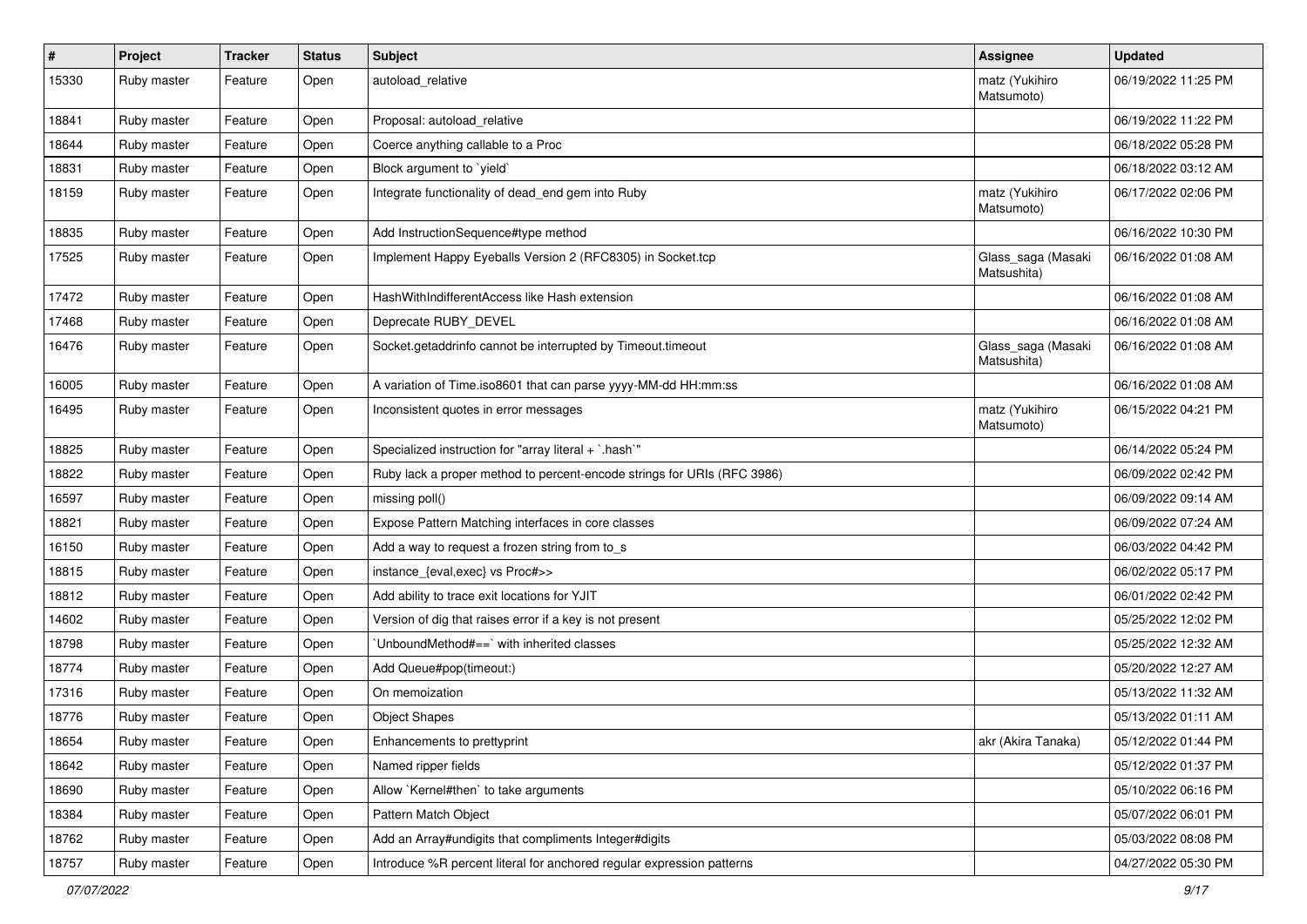| $\pmb{\#}$ | Project     | <b>Tracker</b> | <b>Status</b> | <b>Subject</b>                                                                            | <b>Assignee</b>              | <b>Updated</b>      |
|------------|-------------|----------------|---------------|-------------------------------------------------------------------------------------------|------------------------------|---------------------|
| 18685      | Ruby master | Feature        | Open          | Enumerator.product: Cartesian product of enumerables                                      |                              | 04/26/2022 07:02 AM |
| 18683      | Ruby master | Feature        | Open          | Allow to create hashes with a specific capacity.                                          |                              | 04/22/2022 02:34 PM |
| 18668      | Ruby master | Feature        | Open          | Merge `io-nonblock` gems into core                                                        |                              | 04/21/2022 10:02 AM |
| 18630      | Ruby master | Feature        | Open          | Introduce general `IO#timeout` and `IO#timeout=`for all (non-)blocking operations.        |                              | 04/21/2022 09:36 AM |
| 10548      | Ruby master | Feature        | Open          | remove callcc (Callcc is now going obsoleted. Please use Fiber.)                          |                              | 04/18/2022 09:07 AM |
| 18736      | Ruby master | Feature        | Open          | self-p for method chain                                                                   |                              | 04/15/2022 11:09 AM |
| 17849      | Ruby master | Feature        | Open          | Fix Timeout timeout so that it can be used in threaded Web servers                        | matz (Yukihiro<br>Matsumoto) | 04/10/2022 06:26 AM |
| 18675      | Ruby master | Feature        | Open          | Add new exception class for resolv timeouts                                               |                              | 04/01/2022 11:22 PM |
| 16978      | Ruby master | Feature        | Open          | Ruby should not use realpath for __FILE__                                                 | nobu (Nobuyoshi<br>Nakada)   | 04/01/2022 11:30 AM |
| 18594      | Ruby master | Feature        | Open          | Add a #to h method on URI:: Generic                                                       |                              | 03/31/2022 01:18 PM |
| 18659      | Ruby master | Feature        | Open          | Create a Binding at the time of an exception and make it available to Rescue              |                              | 03/25/2022 10:55 AM |
| 18179      | Ruby master | Feature        | Open          | Add Math methods to Numeric                                                               |                              | 03/24/2022 02:54 PM |
| 18462      | Ruby master | Feature        | Open          | Proposal to merge WASI based WebAssembly support                                          |                              | 03/24/2022 03:05 AM |
| 18639      | Ruby master | Feature        | Open          | Update Unicode data to Unicode Version 15.0.0                                             | duerst (Martin Dürst)        | 03/22/2022 07:38 PM |
| 17548      | Ruby master | Feature        | Open          | Need simple way to include symlink directories in Dir.glob                                |                              | 03/21/2022 01:35 PM |
| 18640      | Ruby master | Feature        | Open          | default empty string argument for `String#sub` and `String#sub!`, e.g. `"hello".sub("I")` |                              | 03/19/2022 02:33 AM |
| 18647      | Ruby master | Feature        | Open          | Non-recursive option for iseq-targeted Tracepoints in ruby 2.6+                           |                              | 03/18/2022 09:41 AM |
| 18576      | Ruby master | Feature        | Open          | Rename `ASCII-8BIT` encoding to `BINARY`                                                  |                              | 03/17/2022 03:06 PM |
| 18583      | Ruby master | Feature        | Open          | Pattern-matching: API for custom unpacking strategies?                                    |                              | 03/17/2022 01:10 PM |
| 15592      | Ruby master | Feature        | Open          | mode where "autoload" behaves like an immediate "require"                                 |                              | 03/16/2022 09:58 AM |
| 18617      | Ruby master | Feature        | Open          | Allow multiples keys in Hash#[] acting like Hash#dig                                      |                              | 03/10/2022 01:36 PM |
| 18603      | Ruby master | Feature        | Open          | Allow syntax like obj.method(arg)=value                                                   |                              | 02/27/2022 05:04 PM |
| 18597      | Ruby master | Feature        | Open          | Strings need a named method like 'dup' that doesn't duplicate if receiver is mutable      |                              | 02/26/2022 11:56 PM |
| 18498      | Ruby master | Feature        | Open          | Introduce a public WeakKeysMap that compares by equality                                  |                              | 02/20/2022 04:06 PM |
| 18593      | Ruby master | Feature        | Open          | Add back URI.escape                                                                       |                              | 02/18/2022 07:45 PM |
| 16989      | Ruby master | Feature        | Open          | Sets: need $\Psi$ .                                                                       | knu (Akinori MUSHA)          | 02/18/2022 02:57 AM |
| 18568      | Ruby master | Feature        | Open          | Explore lazy RubyGems boot to reduce need for --disable-gems                              |                              | 02/17/2022 07:15 AM |
| 18463      | Ruby master | Feature        | Open          | Random number generation with xoshiro                                                     |                              | 02/13/2022 09:12 AM |
| 18573      | Ruby master | Feature        | Open          | Object#pack1                                                                              |                              | 02/08/2022 08:51 AM |
| 18438      | Ruby master | Feature        | Open          | Add `Exception#additional message` to show additional error information                   |                              | 02/07/2022 02:55 AM |
| 18368      | Ruby master | Feature        | Open          | Range#step semantics for non-Numeric ranges                                               |                              | 02/02/2022 03:42 PM |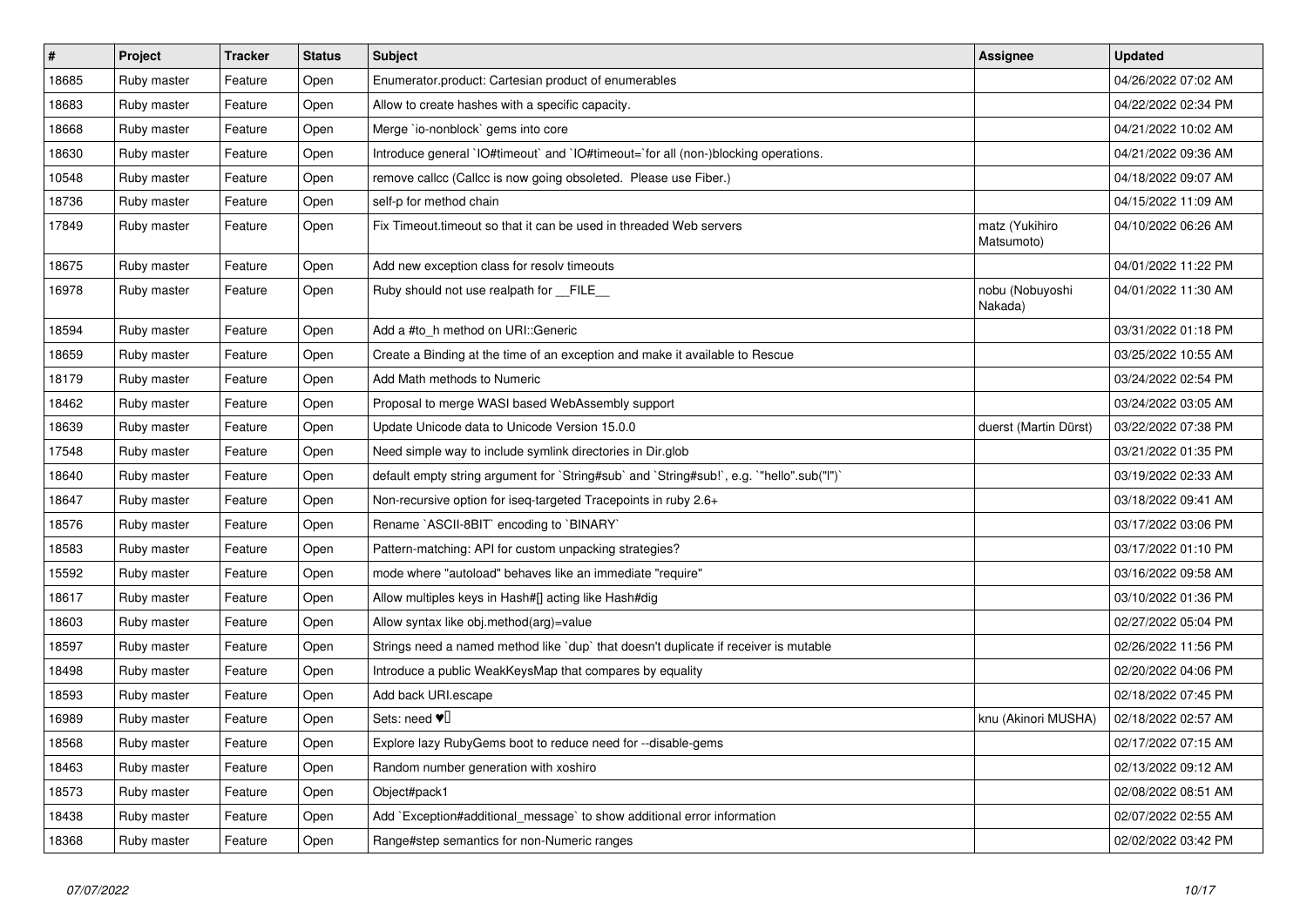| $\#$  | Project     | <b>Tracker</b> | <b>Status</b> | <b>Subject</b>                                                                  | <b>Assignee</b>                         | <b>Updated</b>      |
|-------|-------------|----------------|---------------|---------------------------------------------------------------------------------|-----------------------------------------|---------------------|
| 18564 | Ruby master | Feature        | Open          | Add Exception#detailed_message                                                  | mame (Yusuke<br>Endoh)                  | 02/01/2022 08:06 PM |
| 18402 | Ruby master | Feature        | Open          | Argument Labels                                                                 |                                         | 01/31/2022 06:14 PM |
| 18554 | Ruby master | Feature        | Open          | Move unicode_normalize to a default gem                                         |                                         | 01/31/2022 05:51 PM |
| 18515 | Ruby master | Feature        | Open          | Add Range#reverse_each implementation for performance                           |                                         | 01/31/2022 02:23 AM |
| 18285 | Ruby master | Feature        | Open          | NoMethodError#message uses a lot of CPU/is really expensive to call             |                                         | 01/30/2022 12:45 PM |
| 18551 | Ruby master | Feature        | Open          | Make Range#reverse_each to raise an exception if endless                        |                                         | 01/28/2022 11:13 PM |
| 18136 | Ruby master | Feature        | Open          | take_while_after                                                                |                                         | 01/28/2022 06:23 AM |
| 18181 | Ruby master | Feature        | Open          | Introduce Enumerable#min_with_value, max_with_value, and minmax_with_value      |                                         | 01/25/2022 07:33 AM |
| 16757 | Ruby master | Feature        | Open          | Add intersection to Range                                                       |                                         | 01/22/2022 07:26 AM |
| 14394 | Ruby master | Feature        | Open          | Class.descendants                                                               | ko1 (Koichi Sasada)                     | 01/20/2022 10:46 PM |
| 18494 | Ruby master | Feature        | Open          | [RFC] ENV["RUBY_GC_"]= changes GC parameters dynamically                        |                                         | 01/17/2022 11:15 PM |
| 15559 | Ruby master | Feature        | Open          | Logical XOR (^^) operator                                                       |                                         | 01/16/2022 03:20 AM |
| 16986 | Ruby master | Feature        | Open          | Anonymous Struct literal                                                        | matz (Yukihiro<br>Matsumoto)            | 01/15/2022 04:57 PM |
| 18478 | Ruby master | Feature        | Open          | Module#constant_pairs                                                           |                                         | 01/11/2022 07:55 PM |
| 18477 | Ruby master | Feature        | Open          | Float#sqrt and Integer#sqrt                                                     |                                         | 01/11/2022 07:34 PM |
| 18439 | Ruby master | Feature        | Open          | Support YJIT for VC++                                                           | maximecb (Maxime<br>Chevalier-Boisvert) | 01/10/2022 11:29 PM |
| 12125 | Ruby master | Feature        | Open          | Proposal: Shorthand operator for Object#method                                  |                                         | 01/07/2022 06:23 PM |
| 17473 | Ruby master | Feature        | Open          | Make Pathname to embedded class of Ruby                                         | akr (Akira Tanaka)                      | 01/07/2022 09:25 AM |
| 12901 | Ruby master | Feature        | Open          | Anonymous functions without scope lookup overhead                               |                                         | 01/01/2022 12:30 PM |
| 14982 | Ruby master | Feature        | Open          | Improve namespace system in ruby to avoiding top-level names chaos              | matz (Yukihiro<br>Matsumoto)            | 12/31/2021 05:39 PM |
| 18440 | Ruby master | Feature        | Open          | YJIT is enabled if any YJIT tuning options are set                              |                                         | 12/30/2021 08:17 PM |
| 18376 | Ruby master | Feature        | Open          | Version comparison API                                                          |                                         | 12/30/2021 10:33 AM |
| 18332 | Ruby master | Feature        | Open          | a ? b                                                                           |                                         | 12/29/2021 04:38 AM |
| 18423 | Ruby master | Feature        | Open          | Installing stable versions like 3.0.3 from source generates fatal error by make |                                         | 12/23/2021 11:44 PM |
| 16817 | Ruby master | Feature        | Open          | attr_predicate or attr_query or attr_something for ? methods                    |                                         | 12/23/2021 11:44 PM |
| 16347 | Ruby master | Feature        | Open          | InmutableObject                                                                 |                                         | 12/23/2021 11:44 PM |
| 16118 | Ruby master | Feature        | Open          | Array .difference allow custom comparison                                       |                                         | 12/23/2021 11:44 PM |
| 15458 | Ruby master | Feature        | Open          | Automatic Exception#cause print in IRB                                          |                                         | 12/23/2021 11:44 PM |
| 15419 | Ruby master | Feature        | Open          | Allow Kernel#tap to be invoked with arguments like Kernel#send                  |                                         | 12/23/2021 11:43 PM |
| 15036 | Ruby master | Feature        | Open          | after upgrade when run apt upgrade metasploit                                   |                                         | 12/23/2021 11:43 PM |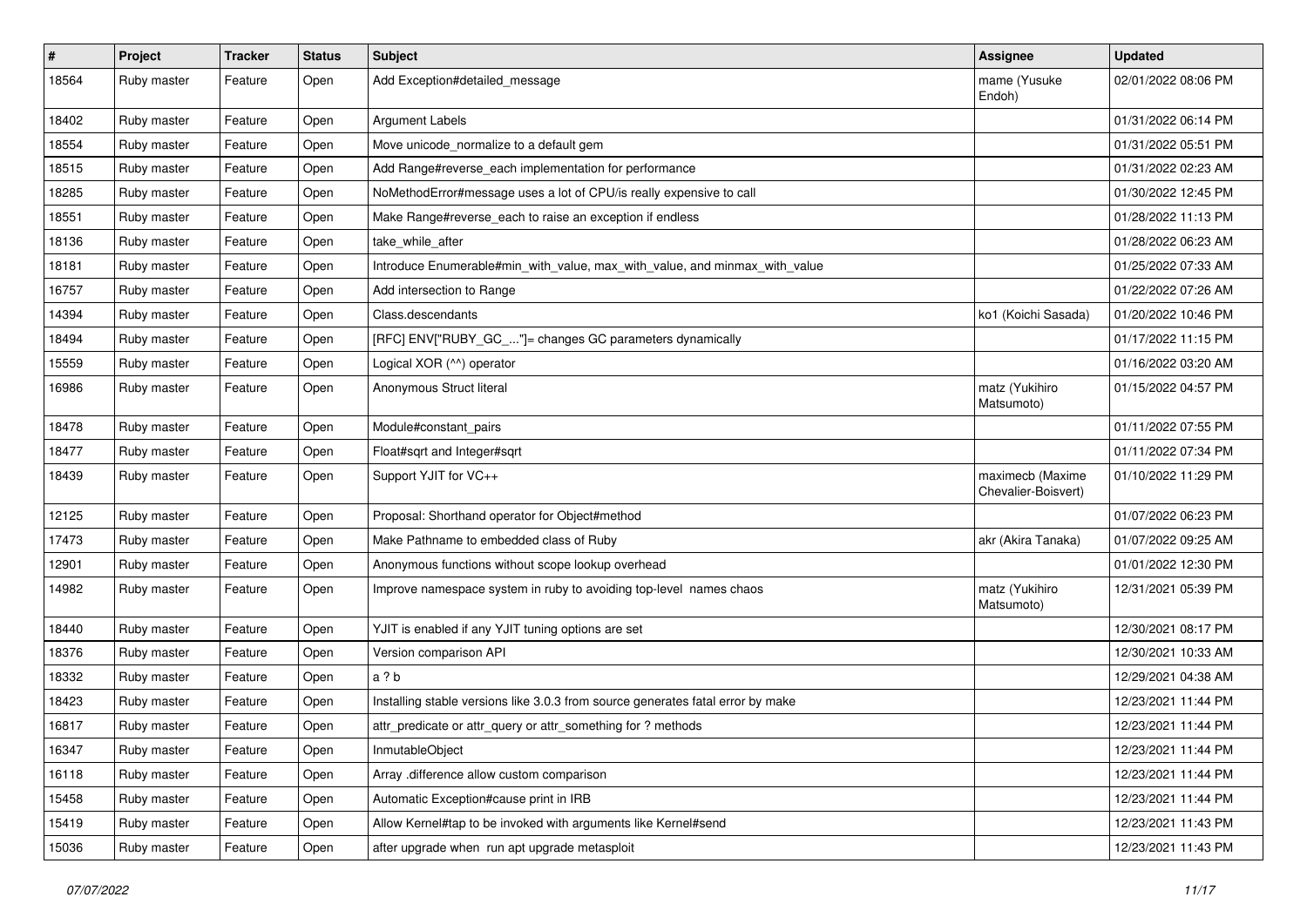| $\#$  | Project     | <b>Tracker</b> | <b>Status</b> | Subject                                                                                                                                                                           | <b>Assignee</b>              | <b>Updated</b>      |
|-------|-------------|----------------|---------------|-----------------------------------------------------------------------------------------------------------------------------------------------------------------------------------|------------------------------|---------------------|
| 14465 | Ruby master | Feature        | Open          | rename/alias and then obsolete UDPSocket::send                                                                                                                                    |                              | 12/23/2021 11:43 PM |
| 14463 | Ruby master | Feature        | Open          | Allow comments to precede dots in member expressions                                                                                                                              |                              | 12/23/2021 11:43 PM |
| 14449 | Ruby master | Feature        | Open          | error when trying to run rails s                                                                                                                                                  |                              | 12/23/2021 11:43 PM |
| 12867 | Ruby master | Feature        | Open          | Add ability to check validity of a URL                                                                                                                                            |                              | 12/23/2021 11:43 PM |
| 12057 | Ruby master | Feature        | Open          | Allow methods with 'yield' to be called without a block                                                                                                                           |                              | 12/23/2021 11:43 PM |
| 12021 | Ruby master | Feature        | Open          | Final instance variables                                                                                                                                                          |                              | 12/23/2021 11:43 PM |
| 12019 | Ruby master | Feature        | Open          | Better low-level support for writing concurrent libraries                                                                                                                         | matz (Yukihiro<br>Matsumoto) | 12/23/2021 11:43 PM |
| 11627 | Ruby master | Feature        | Open          | make `nonzero` an alias of `nonzero?`                                                                                                                                             | matz (Yukihiro<br>Matsumoto) | 12/23/2021 11:43 PM |
| 11026 | Ruby master | Feature        | Open          | How atomic should dynamic regexp with "once" flag be?                                                                                                                             |                              | 12/23/2021 11:43 PM |
| 10829 | Ruby master | Feature        | Open          | Add to proc method to the Array class                                                                                                                                             |                              | 12/23/2021 11:43 PM |
| 10634 | Ruby master | Feature        | Open          | Baselining with Benchmark                                                                                                                                                         |                              | 12/23/2021 11:43 PM |
| 10528 | Ruby master | Feature        | Open          | Allow line breaks instead of commas in arrays, hashes, argument lists, etc.                                                                                                       |                              | 12/23/2021 11:43 PM |
| 10477 | Ruby master | Feature        | Open          | Implicit interfaces                                                                                                                                                               |                              | 12/23/2021 11:43 PM |
| 10371 | Ruby master | Feature        | Open          | Use Thread#handle interrupt in MonitorMixin                                                                                                                                       |                              | 12/23/2021 11:43 PM |
| 10273 | Ruby master | Feature        | Open          | Immutable Ruby                                                                                                                                                                    |                              | 12/23/2021 11:43 PM |
| 10217 | Ruby master | Feature        | Open          | Dir constructor similar to Pathname constructor                                                                                                                                   |                              | 12/23/2021 11:43 PM |
| 9947  | Ruby master | Feature        | Open          | Make `Object#send` and `Object#method` private                                                                                                                                    |                              | 12/23/2021 11:43 PM |
| 9941  | Ruby master | Feature        | Open          | Issue a warning when `module` or `class` keyword causes re-initialization of a constant that will become the<br>module/class name, instead of creating/reopening the module/class |                              | 12/23/2021 11:43 PM |
| 9804  | Ruby master | Feature        | Open          | File::CREATE as a synonym for File::CREAT                                                                                                                                         |                              | 12/23/2021 11:43 PM |
| 9686  | Ruby master | Feature        | Open          | Syntax for symbols used in hashes                                                                                                                                                 |                              | 12/23/2021 11:43 PM |
| 9402  | Ruby master | Feature        | Open          | A syntax to specify the default value of a hash                                                                                                                                   |                              | 12/23/2021 11:43 PM |
| 9401  | Ruby master | Feature        | Open          | Yet another syntax for literal anonymous functions (lambdas)                                                                                                                      |                              | 12/23/2021 11:43 PM |
| 8961  | Ruby master | Feature        | Open          | Synchronizable module to easily wrap methods in a mutex                                                                                                                           |                              | 12/23/2021 11:43 PM |
| 8947  | Ruby master | Feature        | Open          | make alias, alias_method, attr_* return name of the alias                                                                                                                         |                              | 12/23/2021 11:43 PM |
| 8896  | Ruby master | Feature        | Open          | #tap with missing block                                                                                                                                                           |                              | 12/23/2021 11:43 PM |
| 8848  | Ruby master | Feature        | Open          | Syntax for binary strings                                                                                                                                                         |                              | 12/23/2021 11:43 PM |
| 8751  | Ruby master | Feature        | Open          | Add offsets to method#source location                                                                                                                                             |                              | 12/23/2021 11:43 PM |
| 8681  | Ruby master | Feature        | Open          | Net::HTTP should set TCP_NODELAY for requests with body                                                                                                                           |                              | 12/23/2021 11:43 PM |
| 8640  | Ruby master | Feature        | Open          | Add Time#elapsed to return nanoseconds since creation                                                                                                                             |                              | 12/23/2021 11:43 PM |
| 8635  | Ruby master | Feature        | Open          | attr_accessor with default block                                                                                                                                                  |                              | 12/23/2021 11:43 PM |
| 8626  | Ruby master | Feature        | Open          | Add a Set coercion method to the standard lib: Set (possible set)                                                                                                                 |                              | 12/23/2021 11:43 PM |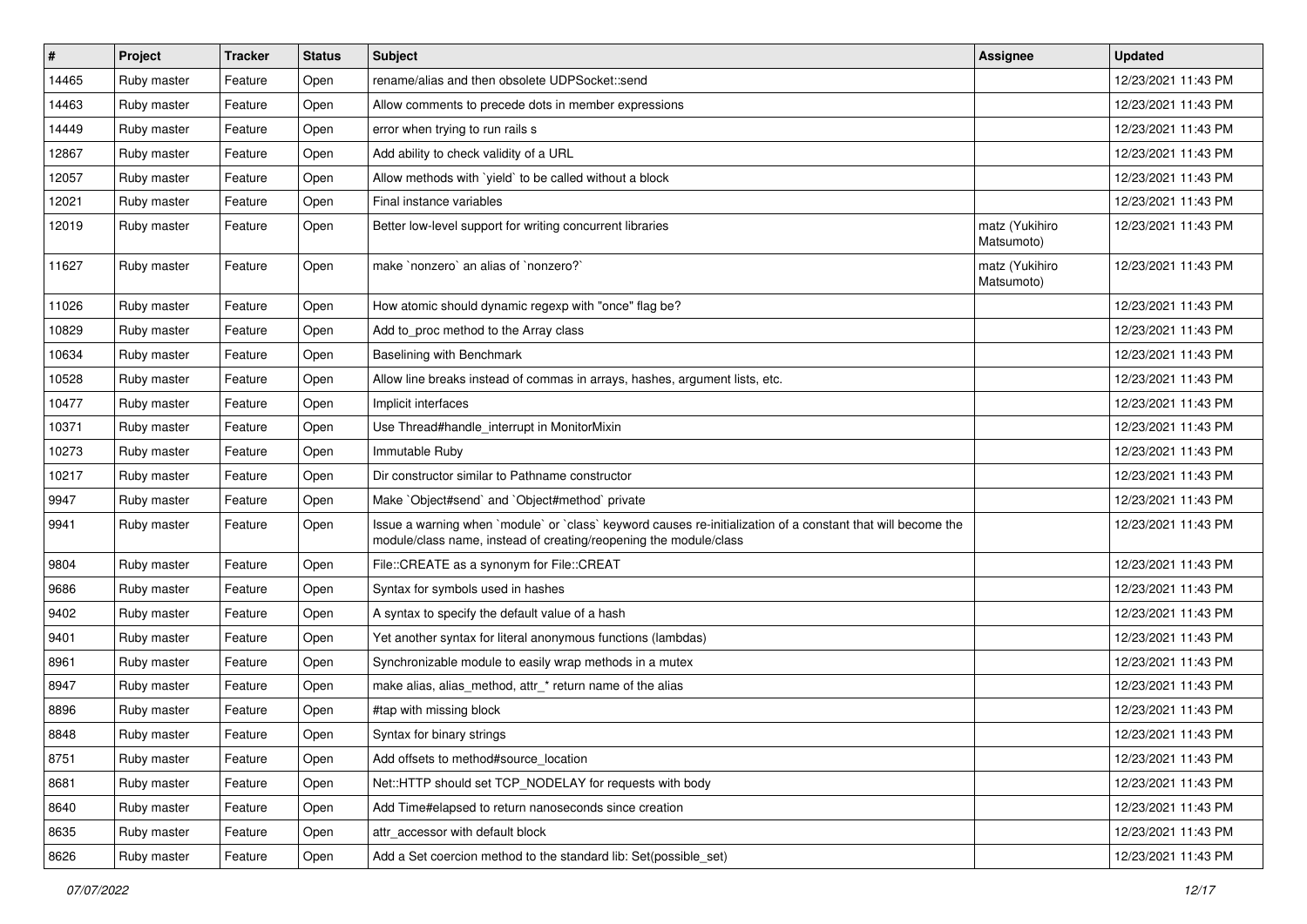| $\vert$ # | Project     | <b>Tracker</b> | <b>Status</b> | <b>Subject</b>                                                                                                                              | <b>Assignee</b>              | <b>Updated</b>      |
|-----------|-------------|----------------|---------------|---------------------------------------------------------------------------------------------------------------------------------------------|------------------------------|---------------------|
| 8619      | Ruby master | Feature        | Open          | <b>Standard Profiling API</b>                                                                                                               |                              | 12/23/2021 11:43 PM |
| 8570      | Ruby master | Feature        | Open          | Better mechanisms to safely load classes concurrently                                                                                       |                              | 12/23/2021 11:43 PM |
| 8291      | Ruby master | Feature        | Open          | Allow retrieving the root Fiber of a Thread                                                                                                 |                              | 12/23/2021 11:43 PM |
| 8275      | Ruby master | Feature        | Open          | Add Module#public_const_get                                                                                                                 |                              | 12/23/2021 11:43 PM |
| 8259      | Ruby master | Feature        | Open          | Atomic attributes accessors                                                                                                                 |                              | 12/23/2021 11:43 PM |
| 8088      | Ruby master | Feature        | Open          | Method#parameters (and friends) should provide useful information about core methods                                                        |                              | 12/23/2021 11:43 PM |
| 7895      | Ruby master | Feature        | Open          | Exception#backtrace_locations to go with Thread#backtrace_locations and Kernel#caller_locations                                             |                              | 12/23/2021 11:43 PM |
| 7845      | Ruby master | Feature        | Open          | Strip doesn't handle unicode space characters in ruby 1.9.2 & 1.9.3 (does in 1.9.1)                                                         |                              | 12/23/2021 11:43 PM |
| 7747      | Ruby master | Feature        | Open          | Expanded API for Binding semantics                                                                                                          |                              | 12/23/2021 11:43 PM |
| 8272      | Ruby master | Feature        | Open          | Transfer feature tracking to CommonRuby                                                                                                     |                              | 12/23/2021 11:40 PM |
| 18411     | Ruby master | Feature        | Open          | Introduce `Fiber.blocking` for disabling scheduler.                                                                                         |                              | 12/23/2021 05:10 PM |
| 18418     | Ruby master | Feature        | Open          | Add Net::HTTP#security_level=                                                                                                               |                              | 12/19/2021 11:58 AM |
| 17785     | Ruby master | Feature        | Open          | Allow named parameters to be keywords                                                                                                       | matz (Yukihiro<br>Matsumoto) | 12/17/2021 06:10 PM |
| 18410     | Ruby master | Feature        | Open          | Proposal to make inspect include underscores on numerics                                                                                    |                              | 12/16/2021 09:07 AM |
| 18296     | Ruby master | Feature        | Open          | Custom exception formatting should override `Exception#full_message`.                                                                       |                              | 12/15/2021 08:49 PM |
| 12084     | Ruby master | Feature        | Open          | Class#instance                                                                                                                              |                              | 12/14/2021 08:52 PM |
| 15192     | Ruby master | Feature        | Open          | Introduce a new "shortcut assigning" syntax to convenient setup instance variables                                                          | matz (Yukihiro<br>Matsumoto) | 12/14/2021 06:42 PM |
| 17942     | Ruby master | Feature        | Open          | Add a `initialize(public @a, private @b)` shortcut syntax for defining public/private accessors for instance<br>vars as part of constructor |                              | 12/13/2021 12:43 AM |
| 18401     | Ruby master | Feature        | Open          | Rework `require_relative` to add the "current path" on `\$LOAD_PATH`                                                                        |                              | 12/09/2021 05:41 PM |
| 18395     | Ruby master | Feature        | Open          | Introduce Array#subtract! for performance                                                                                                   |                              | 12/08/2021 04:42 PM |
| 18033     | Ruby master | Feature        | Open          | Time.new to parse a string                                                                                                                  |                              | 12/07/2021 02:15 PM |
| 17047     | Ruby master | Feature        | Open          | Support parameters for MAIL FROM and RCPT TO                                                                                                |                              | 12/06/2021 08:16 PM |
| 18275     | Ruby master | Feature        | Open          | Add an option to define_method to not capture the surrounding environment                                                                   | ko1 (Koichi Sasada)          | 12/03/2021 02:34 PM |
| 18369     | Ruby master | Feature        | Open          | users.detect(:name, "Dorian") as shorthand for users.detect { $ user $ user.name == "Dorian" }                                              |                              | 12/03/2021 02:23 PM |
| 6733      | Ruby master | Feature        | Open          | New inspect framework                                                                                                                       |                              | 11/24/2021 05:06 AM |
| 18360     | Ruby master | Feature        | Open          | <b>PrettyPrint enhancements</b>                                                                                                             |                              | 11/24/2021 12:15 AM |
| 18357     | Ruby master | Feature        | Open          | Proposal: stop raising when block passed to IO#each_* closes the IO                                                                         |                              | 11/22/2021 09:03 PM |
| 18262     | Ruby master | Feature        | Open          | Enumerator::Lazy#partition                                                                                                                  |                              | 11/20/2021 10:17 AM |
| 16252     | Ruby master | Feature        | Open          | Hash#partition should return hashes                                                                                                         |                              | 11/18/2021 03:54 PM |
| 18334     | Ruby master | Feature        | Open          | ENV#to_h returns a new Hash object but Hash#to_h does not, which can cause inconsistencies                                                  |                              | 11/17/2021 05:46 PM |
| 18331     | Ruby master | Feature        | Open          | Kernel.#Time                                                                                                                                |                              | 11/13/2021 12:41 PM |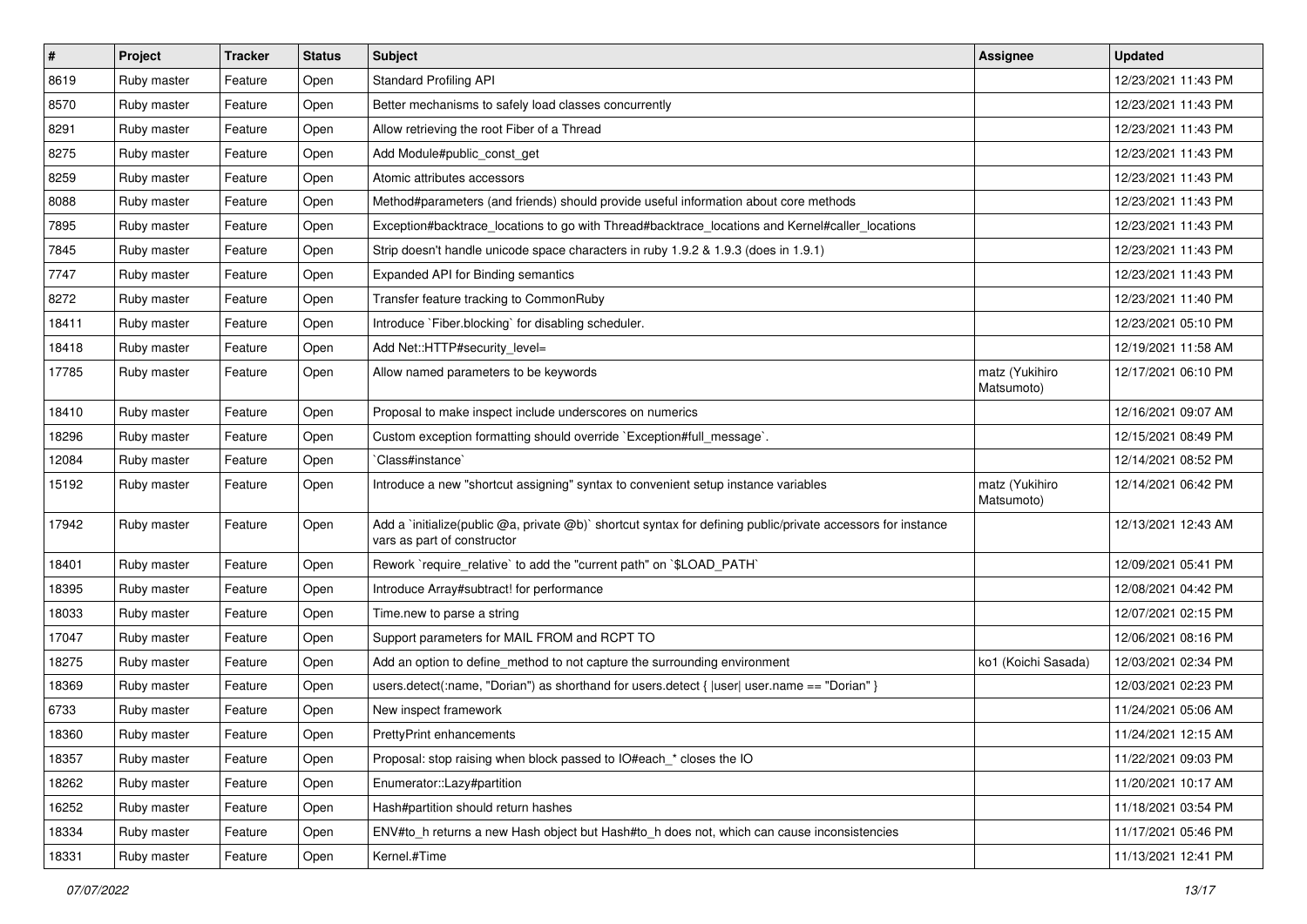| $\sharp$ | <b>Project</b> | <b>Tracker</b> | <b>Status</b> | <b>Subject</b>                                                                                                                                                        | Assignee                      | <b>Updated</b>      |
|----------|----------------|----------------|---------------|-----------------------------------------------------------------------------------------------------------------------------------------------------------------------|-------------------------------|---------------------|
| 18035    | Ruby master    | Feature        | Open          | Introduce general model/semantic for immutable by default.                                                                                                            |                               | 11/09/2021 04:47 PM |
| 18127    | Ruby master    | Feature        | Open          | Ractor-local version of Singleton                                                                                                                                     |                               | 11/09/2021 02:45 PM |
| 18291    | Ruby master    | Feature        | Open          | When use $=$ $\sim$ with named group, if regex is on the right side, variable not defined.                                                                            |                               | 11/06/2021 12:36 PM |
| 15667    | Ruby master    | Feature        | Open          | Introduce malloc trim(0) in full gc cycles                                                                                                                            |                               | 11/01/2021 07:32 AM |
| 18137    | Ruby master    | Feature        | Open          | A new method to check Proc is isolated or not                                                                                                                         |                               | 10/27/2021 07:30 AM |
| 18265    | Ruby master    | Feature        | Open          | Self-contained one-binary feature which discuss on ruby kaigi 2021 day 2, $\Box$ Ruby Committers vs the World /<br>CRuby CommittersU                                  |                               | 10/24/2021 04:11 PM |
| 18083    | Ruby master    | Feature        | Open          | Capture error in ensure block.                                                                                                                                        |                               | 10/21/2021 01:00 PM |
| 18259    | Ruby master    | Feature        | Open          | Support quarter spec %q in Time#strftime                                                                                                                              |                               | 10/21/2021 12:15 PM |
| 18256    | Ruby master    | Feature        | Open          | Change the canonical name of Thread::Mutex, Thread::Queue, Thread::SizedQueue and<br>Thread::ConditionVariable to just Mutex, Queue, SizedQueue and ConditionVariable |                               | 10/20/2021 10:59 PM |
| 18242    | Ruby master    | Feature        | Open          | Parser makes multiple assignment sad in confusing way                                                                                                                 |                               | 10/09/2021 07:58 AM |
| 18228    | Ruby master    | Feature        | Open          | Add a 'timeout' option to 'IO.copy_stream'                                                                                                                            |                               | 10/01/2021 05:10 AM |
| 18227    | Ruby master    | Feature        | Open          | Static class initialization.                                                                                                                                          | ioquatix (Samuel<br>Williams) | 09/29/2021 09:21 PM |
| 18194    | Ruby master    | Feature        | Open          | No easy way to format exception messages per thread/fiber scheduler context.                                                                                          | mame (Yusuke<br>Endoh)        | 09/29/2021 10:10 AM |
| 18151    | Ruby master    | Feature        | Open          | Incorrect Resolv result when DNS server is unreachable                                                                                                                |                               | 09/18/2021 12:22 AM |
| 18168    | Ruby master    | Feature        | Open          | Add ActiveSupport deep_transform_values to Ruby                                                                                                                       |                               | 09/15/2021 05:29 AM |
| 18162    | Ruby master    | Feature        | Open          | Shorthand method Proc#isolate to create isolated proc objects                                                                                                         |                               | 09/13/2021 02:33 AM |
| 18146    | Ruby master    | Feature        | Open          | Add `delete_prefix` and `delete_suffix` to `Pathname`                                                                                                                 |                               | 09/03/2021 04:59 AM |
| 18135    | Ruby master    | Feature        | Open          | Introduce Enumerable#detect_only                                                                                                                                      |                               | 09/02/2021 05:44 PM |
| 18069    | Ruby master    | Feature        | Open          | instance_exec` is just ignored when the block is originally a method                                                                                                  |                               | 08/10/2021 05:33 AM |
| 18070    | Ruby master    | Feature        | Open          | attr' should be removed                                                                                                                                               |                               | 08/09/2021 05:51 PM |
| 18063    | Ruby master    | Feature        | Open          | io uring implementation                                                                                                                                               |                               | 08/05/2021 10:02 AM |
| 18057    | Ruby master    | Feature        | Open          | Introduce Array#mean                                                                                                                                                  |                               | 08/02/2021 02:16 PM |
| 18055    | Ruby master    | Feature        | Open          | Introduce                                                                                                                                                             |                               | 07/30/2021 09:30 AM |
| 13514    | Ruby master    | Feature        | Open          | [PATCH] thread_pthread.c (native_sleep): preserve old unblock function                                                                                                |                               | 07/27/2021 11:41 AM |
| 13502    | Ruby master    | Feature        | Open          | remove unused Array#to s implementation                                                                                                                               |                               | 07/27/2021 11:41 AM |
| 12992    | Ruby master    | Feature        | Open          | ArgumentError if hostname is missing                                                                                                                                  |                               | 07/27/2021 11:40 AM |
| 15305    | Ruby master    | Feature        | Open          | [PATCH] include/ruby/ruby.h (RB_ALLOCV*): remove GC guard                                                                                                             | nobu (Nobuyoshi<br>Nakada)    | 07/27/2021 11:39 AM |
| 11373    | Ruby master    | Feature        | Open          | Add command line option to query valid values for --dump                                                                                                              |                               | 07/27/2021 11:09 AM |
| 10755    | Ruby master    | Feature        | Open          | Use rb define alias instead of rb define method for rb cHash                                                                                                          |                               | 07/27/2021 11:09 AM |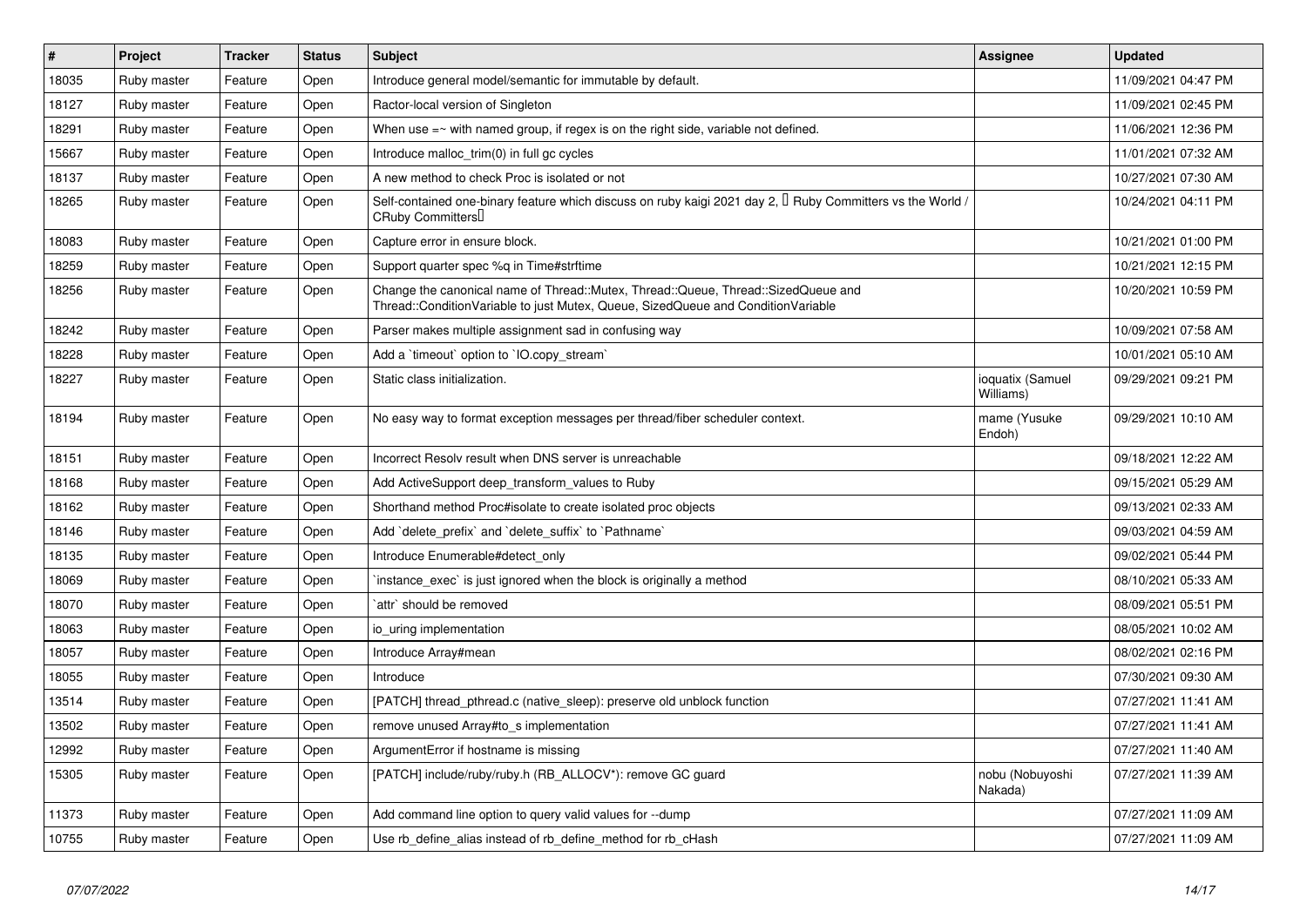| $\pmb{\#}$ | Project     | <b>Tracker</b> | <b>Status</b> | Subject                                                                                 | <b>Assignee</b>              | <b>Updated</b>      |
|------------|-------------|----------------|---------------|-----------------------------------------------------------------------------------------|------------------------------|---------------------|
| 10549      | Ruby master | Feature        | Open          | Deprecate each_with_index and each_with_object in favor of with_index and with_object   | matz (Yukihiro<br>Matsumoto) | 07/27/2021 11:09 AM |
| 10287      | Ruby master | Feature        | Open          | rename COLON3 to COLON2_HEAD.                                                           | matz (Yukihiro<br>Matsumoto) | 07/27/2021 09:34 AM |
| 11431      | Ruby master | Feature        | Open          | [PATCH] rb_parser_compile_*: remove volatile arg                                        |                              | 07/27/2021 07:27 AM |
| 10473      | Ruby master | Feature        | Open          | Change Date#to_datetime to use local time                                               |                              | 07/23/2021 07:08 PM |
| 14274      | Ruby master | Feature        | Open          | Merge Std-Lib Time Class into Core                                                      |                              | 07/19/2021 07:54 AM |
| 11500      | Ruby master | Feature        | Open          | [RFC] rename Queue to UnboundedQueue                                                    |                              | 07/19/2021 07:48 AM |
| 14851      | Ruby master | Feature        | Open          | [PATCH] thread_pthread.c: remove non-sleepy timer thread implementation                 |                              | 07/19/2021 05:23 AM |
| 17994      | Ruby master | Feature        | Open          | Clarify `IO.read` behavior and add `File.read` method                                   |                              | 07/16/2021 03:04 AM |
| 17938      | Ruby master | Feature        | Open          | Keyword alternative for boolean positional arguments                                    |                              | 07/15/2021 06:46 AM |
| 17924      | Ruby master | Feature        | Open          | Range#infinite?                                                                         |                              | 07/08/2021 11:58 PM |
| 17833      | Ruby master | Feature        | Open          | add IO.readinto(b) where b is a bytes like object that is you can get a memoryview from |                              | 06/30/2021 02:36 PM |
| 18005      | Ruby master | Feature        | Open          | Enable non-blocking 'binding.irb'.                                                      |                              | 06/24/2021 07:20 PM |
| 14378      | Ruby master | Feature        | Open          | Increase Fixnum range on Windows from 31 bits to 63 bits                                |                              | 06/18/2021 07:31 PM |
| 14275      | Ruby master | Feature        | Open          | GC not aggressive enough                                                                |                              | 06/17/2021 06:54 PM |
| 14570      | Ruby master | Feature        | Open          | Make File.expand_path/real_path casing consistent on Windows                            |                              | 06/17/2021 04:22 PM |
| 17950      | Ruby master | Feature        | Open          | Unable to pattern-match against a String key                                            |                              | 06/15/2021 11:42 AM |
| 17944      | Ruby master | Feature        | Open          | Remove Socket.gethostbyaddr and Socket.gethostbyname                                    |                              | 06/10/2021 08:26 AM |
| 10320      | Ruby master | Feature        | Open          | require into module                                                                     |                              | 06/10/2021 08:15 AM |
| 17884      | Ruby master | Feature        | Open          | locindex for profiling tools                                                            | ko1 (Koichi Sasada)          | 05/24/2021 04:17 PM |
| 17210      | Ruby master | Feature        | Open          | More readable and useful `Set#inspect`                                                  | knu (Akinori MUSHA)          | 05/19/2021 10:12 PM |
| 17859      | Ruby master | Feature        | Open          | Start IRB when running just `ruby`                                                      |                              | 05/14/2021 07:54 AM |
| 17856      | Ruby master | Feature        | Open          | ary.member? is slower than ary.include?                                                 |                              | 05/11/2021 10:12 AM |
| 17844      | Ruby master | Feature        | Open          | Support list of methods to test with respond_to?                                        |                              | 05/06/2021 07:00 PM |
| 17834      | Ruby master | Feature        | Open          | Add a Bytes and BytesArray class that implement memoryview                              |                              | 05/06/2021 02:22 PM |
| 17851      | Ruby master | Feature        | Open          | ruby extension for memoryview                                                           |                              | 05/05/2021 03:15 PM |
| 17825      | Ruby master | Feature        | Open          | Uniformize Float:: INFINITY and Date:: infinity.new                                     |                              | 05/04/2021 01:43 AM |
| 17647      | Ruby master | Feature        | Open          | Print register `r11` on 32-bit ARM Linux                                                |                              | 04/30/2021 11:22 AM |
| 17830      | Ruby master | Feature        | Open          | Add Integer#previous and Integer#prev                                                   | matz (Yukihiro<br>Matsumoto) | 04/27/2021 11:35 PM |
| 17016      | Ruby master | Feature        | Open          | Enumerable#accumulate                                                                   |                              | 04/27/2021 03:14 PM |
| 17790      | Ruby master | Feature        | Open          | Have a way to clear a String without resetting its capacity                             |                              | 04/21/2021 11:27 PM |
| 17808      | Ruby master | Feature        | Open          | Feature Request: JS like splat of Object properties as named method parameters          |                              | 04/17/2021 11:43 PM |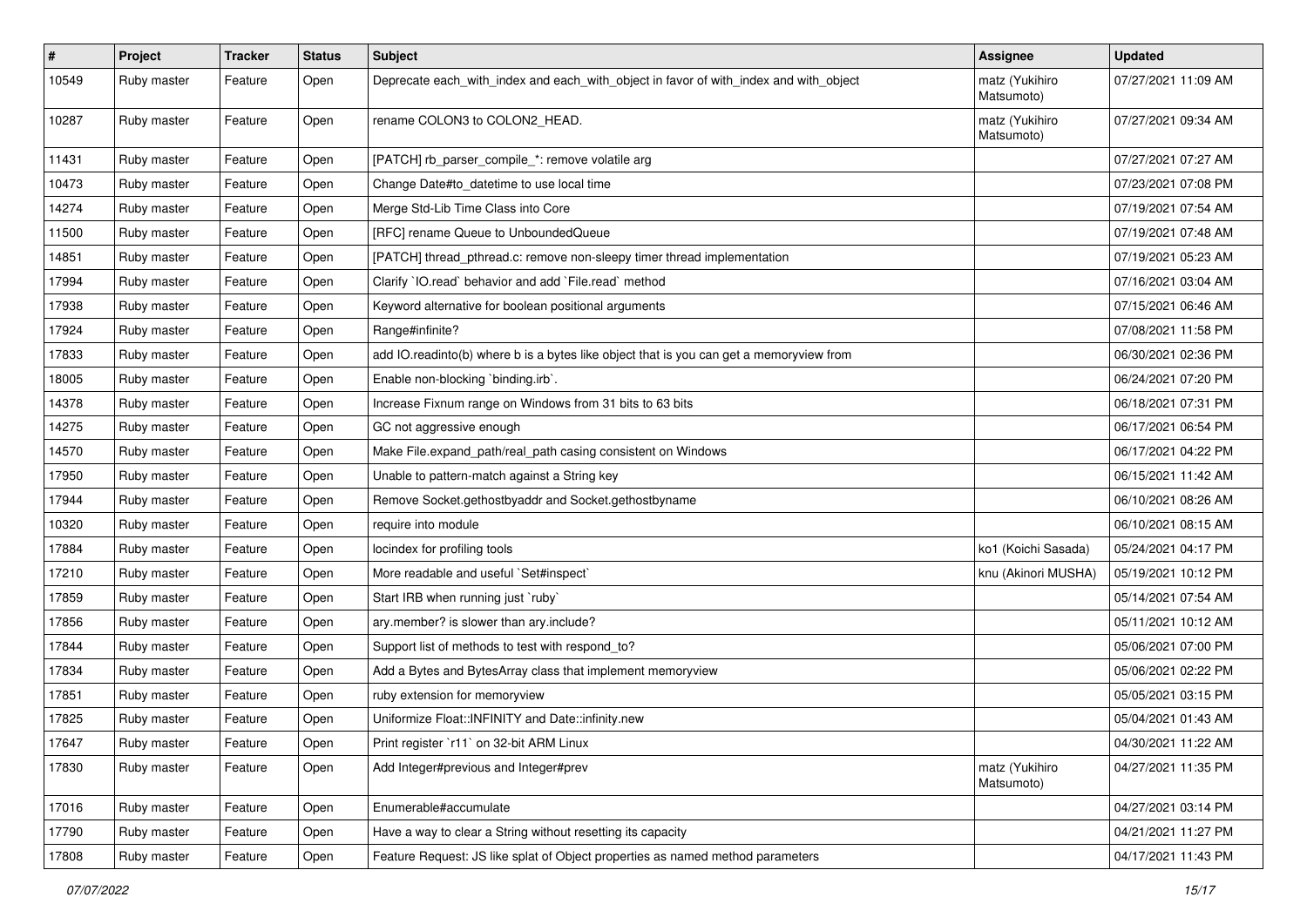| $\vert$ # | Project     | Tracker | <b>Status</b> | <b>Subject</b>                                                                                                                                            | <b>Assignee</b>              | <b>Updated</b>      |
|-----------|-------------|---------|---------------|-----------------------------------------------------------------------------------------------------------------------------------------------------------|------------------------------|---------------------|
| 17749     | Ruby master | Feature | Open          | Const source location without name                                                                                                                        |                              | 04/17/2021 07:38 AM |
| 17797     | Ruby master | Feature | Open          | MIPS support for addr2line.c                                                                                                                              |                              | 04/13/2021 03:49 AM |
| 17786     | Ruby master | Feature | Open          | Proposal: new "ends" keyword                                                                                                                              |                              | 04/11/2021 01:40 AM |
| 16816     | Ruby master | Feature | Open          | Prematurely terminated Enumerator should stay terminated                                                                                                  |                              | 04/09/2021 09:24 PM |
| 17773     | Ruby master | Feature | Open          | Alias `Numeric#zero?` and `Float#zero?` as `Numeric#empty?` and `Float#empty?`                                                                            |                              | 04/02/2021 03:39 PM |
| 17771     | Ruby master | Feature | Open          | String#start_with? should not construct MatchData or set \$~                                                                                              |                              | 04/02/2021 02:49 PM |
| 17758     | Ruby master | Feature | Open          | Provide Hash#count for performance improvement                                                                                                            |                              | 03/28/2021 06:39 PM |
| 17743     | Ruby master | Feature | Open          | Show argument types in backtrace                                                                                                                          |                              | 03/25/2021 06:39 PM |
| 17682     | Ruby master | Feature | Open          | String#casecmp performance improvement                                                                                                                    |                              | 03/24/2021 02:29 PM |
| 17718     | Ruby master | Feature | Open          | a method paramaters object that can be pattern matched against                                                                                            |                              | 03/24/2021 01:29 PM |
| 17741     | Ruby master | Feature | Open          | Ruby links to `objc` for convenience - this should be moved into a native ext                                                                             |                              | 03/23/2021 01:24 AM |
| 13820     | Ruby master | Feature | Open          | Add a nil coalescing operator                                                                                                                             |                              | 03/16/2021 03:34 PM |
| 17663     | Ruby master | Feature | Open          | Enumerator#with, an alternative to Enumerator#with_object                                                                                                 |                              | 03/02/2021 05:48 PM |
| 17660     | Ruby master | Feature | Open          | Expose information about which basic methods have been redefined                                                                                          |                              | 03/02/2021 03:31 PM |
| 16113     | Ruby master | Feature | Open          | Partial application                                                                                                                                       |                              | 03/02/2021 02:00 PM |
| 17184     | Ruby master | Feature | Open          | No stdlib function to perform simple string replacement                                                                                                   | matz (Yukihiro<br>Matsumoto) | 02/23/2021 09:27 PM |
| 16990     | Ruby master | Feature | Open          | Sets: operators compatibility with Array                                                                                                                  |                              | 02/22/2021 11:37 PM |
| 17627     | Ruby master | Feature | Open          | Suggestion: Implement `freeze_values` instance method on collection-like classes.                                                                         |                              | 02/16/2021 07:58 PM |
| 17140     | Ruby master | Feature | Open          | Merge Enumerable#grep(_v) with Enumerable#select/reject                                                                                                   |                              | 02/10/2021 07:56 AM |
| 17616     | Ruby master | Feature | Open          | Support backtracing on Linux with non-GNU-libc + libunwind                                                                                                |                              | 02/09/2021 01:12 PM |
| 17611     | Ruby master | Feature | Open          | Expose `rb_execarg` interfaces and `rb_grantpt`                                                                                                           |                              | 02/07/2021 01:52 AM |
| 17566     | Ruby master | Feature | Open          | Tune thread QoS / efficiency on macOS                                                                                                                     |                              | 01/29/2021 09:16 AM |
| 11539     | Ruby master | Feature | Open          | Support explicit declaration of volatile instance variables                                                                                               |                              | 01/26/2021 03:30 PM |
| 17579     | Ruby master | Feature | Open          | [Proposal] A suggestion for newline-separated shorthand notation, for the creation of Arrays containing<br>strings that may contain '' (space) characters |                              | 01/25/2021 04:33 PM |
| 17330     | Ruby master | Feature | Open          | Object#non                                                                                                                                                |                              | 01/25/2021 03:54 PM |
| 17576     | Ruby master | Feature | Open          | Partial Functions (procs, lambdas)                                                                                                                        |                              | 01/24/2021 07:58 PM |
| 13750     | Ruby master | Feature | Open          | Improve String#casecmp? and Symbol#casecmp? performance with ASCII string                                                                                 |                              | 01/24/2021 07:12 AM |
| 17562     | Ruby master | Feature | Open          | Update - E option in --help                                                                                                                               |                              | 01/19/2021 05:38 PM |
| 14430     | Ruby master | Feature | Open          | net/http: use Socket.tcp with connect_timeout, instead of TCPSocket.open wrapped in Timeout.timeout                                                       |                              | 01/19/2021 10:01 AM |
| 17550     | Ruby master | Feature | Open          | Why no function to get all subdirectories of a directory?                                                                                                 |                              | 01/18/2021 08:57 AM |
| 11882     | Ruby master | Feature | Open          | Map or NamedMap                                                                                                                                           | matz (Yukihiro<br>Matsumoto) | 01/17/2021 01:31 PM |